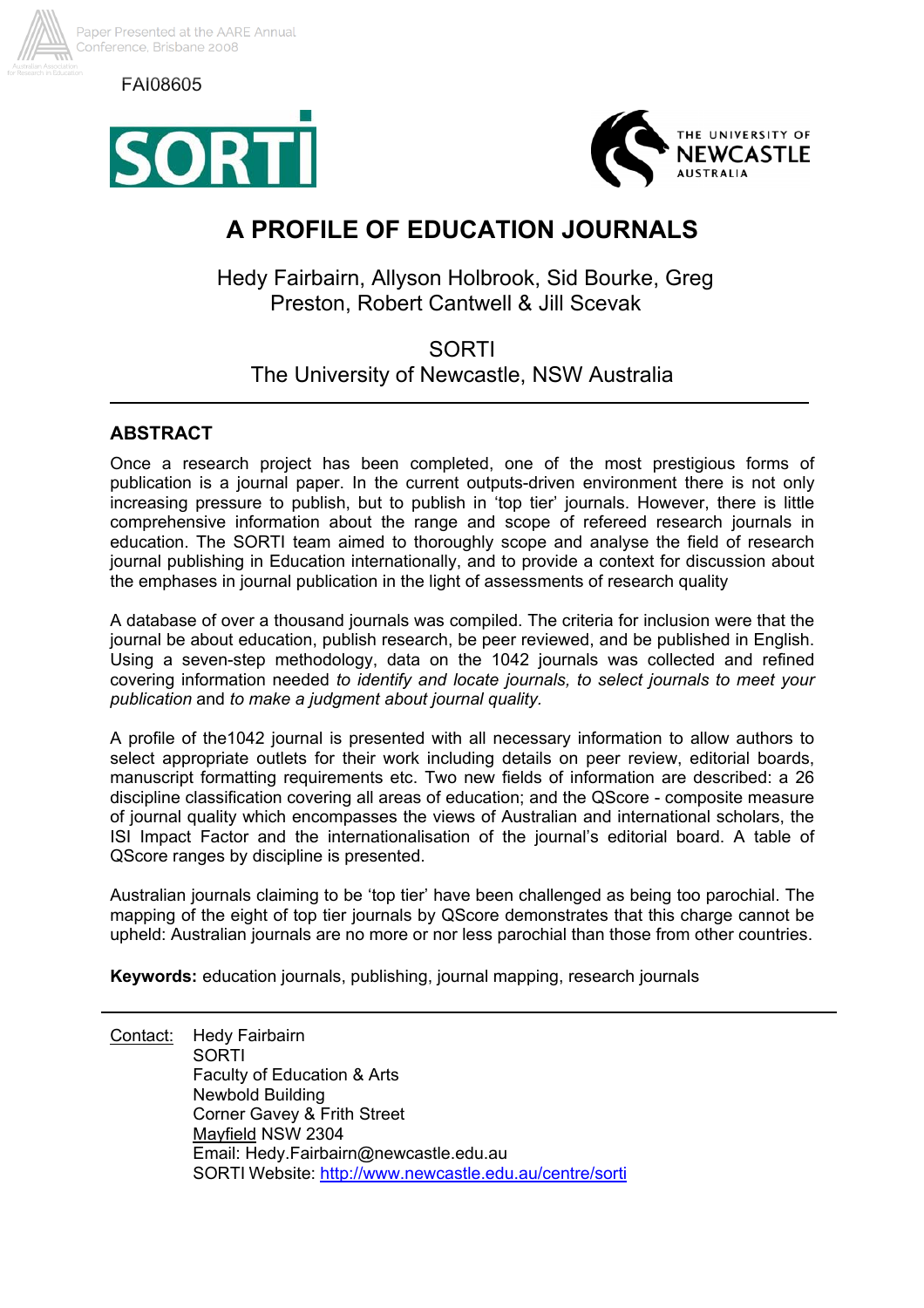

## **A PROFILE OF EDUCATION JOURNALS**

## Hedy Fairbairn, Allyson Holbrook, Sid Bourke, Greg Preston, Robert Cantwell & Jill Scevak

## **INTRODUCTION**

In education, in common with other disciplines, once a research project has been completed, one of the most prestigious forms of publication is a journal paper. A journal paper is, among other things, generally regarded as important for enhancing academic reputation but in the current outputs-driven environment there is not only increased pressure to publish, but to publish in 'top tier' journals. For the academic, in particular the early career researcher, this poses a problem because there is little comprehensive information about the range and scope of refereed education research journals. At best, educational researchers are faced with a multiplicity of lists of journals with little accompanying guidance.

The choice of a publishing outlet is a decision to be made by the author/s but as Miller & Harris (2004) remind us, there are several parties involved in publishing scholarly journals: scholars, editors, publishers and subscribers. In the current outputs-driven climate, one might also add 'institutions' to this list. To be successful therefore, the article must meet the needs of more than just the author. The problem then becomes how to assist the author to best meet the needs of all parties.

Looking to the literature, the overriding advice is very clear: *choose your journal with care* (Sadler 2006; Luey 2002). First and foremost this means selecting an 'appropriate' journal. From his surveys of journal editors, Henson (1995) found that few beginning writers realise the importance of finding a match between their manuscript and the requirements of the target journal. This is supported by other writers who warn that preparing a manuscript before identifying an appropriate journal is a leading reason editors give for rejecting manuscripts (Sadler 2006; Finn 2005, Klinger, Scanlon & Pressley 2005).

To determine which journals are *appropriate* for their research writing, authors are advised to look for those outlets that publish articles in the same field and scope as their research (Nihalani & Mayrath 2008; Klinger et al. 2005; Finn 2005; Luey 2002). Further elaborating on this advice, Sumison (1996), after surveying editors of Australian and international journals, suggests that a smaller specialist journal may be more appropriate for disseminating highly specialised research, and for research concerned with Australian contexts and issues, a national journal may be more appropriate than an international one.

This advice is helpful, but 'appropriate' has many dimensions. Is the article appropriate for the journal's aims, its scope and article type and its audience and is it appropriately formatted to comply with the stated technical specifications of the journal? To make these judgments the author must *get to know the journal.* Unfortunately, according to Denham, " … many prospective contributors do not have … the information necessary for making an intelligent decision about where to send their article manuscripts .. nor do they know whether a particular type of article will be appropriate for a given journal" (1982 p. 207). What then should the author know about a journal in order to make a judgment about its appropriateness?

To begin with, there must be a clear sense of audience. This means looking for journals that publish material targeted at the same audience you are writing for or risk rejection (Sadler 2006; Klinger et al. 2005). "One of the leading (US) journals rejects more than half of the manuscripts it receives without sending them out to be reviewed because the articles are written for the wrong audience (Henson 1999, p. 780).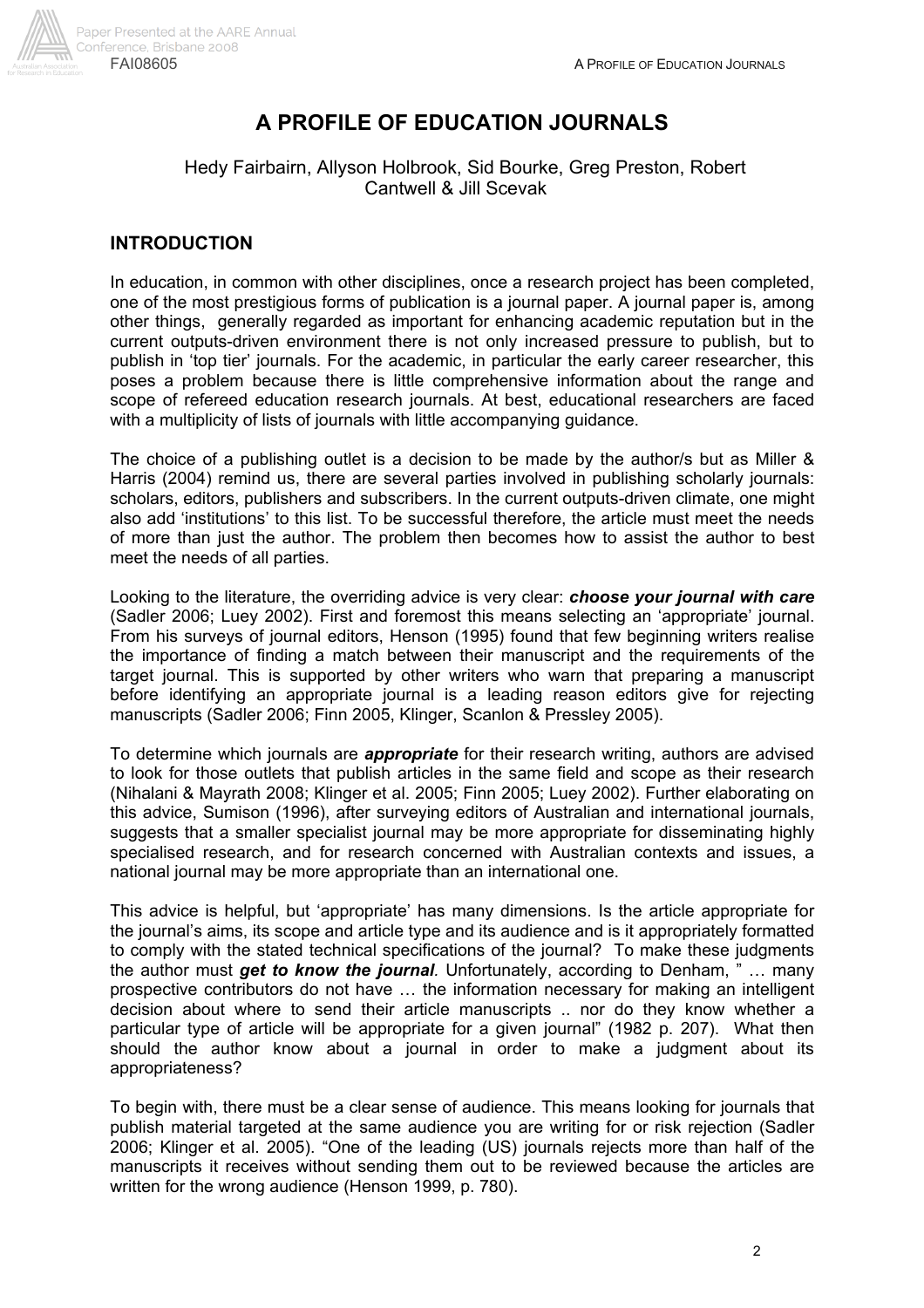

Equally important as knowing the journal's audience is knowing the scope of the journal. After poor quality research, an inappropriate subject or one outside the scope of the journal is a common reason for rejecting good manuscripts (Nihalani & Mayrath 2008; Noble 1989). Journal editors also frequently reject manuscripts because of style, length, referencing or citation violations (Nihalani & Mayrath 2008; Eggleston & Klein, 1997). This is supported by Noble (1989) who surveyed 23 education journal editors from five countries. One third responded that failure to adhere to the guidelines meant immediate rejection of a manuscript.

In getting published, the aim is to reach as large an audience as possible. One means to achieve this is to look to the large publishing houses because, by virtue of their size, they are well organised to deliver market penetration and so boost exposure and citation rates (Eggleston & Klein 1997). They are also likely to deliver high visibility through extensive indexing of their journals. Laflin, Horowitz, & Nims consider that indexing has received far too little consideration: "An article published in a journal that is not listed in an index commonly available in libraries or commonly used by researchers will more likely become obscure and therefore contribute little to the body of knowledge in the field" (1999, p. 210).

In an environment where output quality is as important as its quantity, knowledge about a journal must also include quality measures such as the journal's editorial board, its peer review process and its citation statistics, if any. The scholar should be familiar with at least some of the names on the journal's editorial board. Not only this, but editors are a valuable source of information for the intending author and both Sumison (1996) and Henson (2003) found that most editors they surveyed welcome communication with intending authors. The second quality measure is whether or not the journal is peer reviewed. The academic referee system is an accepted mechanism to insure the quality of professional publications. "It is almost universal experience that refereed journals carry more weight than non-refereed journals" (Laflin et al. 1999).

The final important quality measure is the citation statistic. Despite cautions about their use, for example, "mindlessly ranking journals according to impact factors for a particular year is a misuse of statistics" (Adler, Ewing & Taylor 2008, p. 9), they continue to be used as measure of journal quality. Pressure to target articles for the so-called higher status journals – seen in UK since the Research Assessment Exercise (RAE) of 2001 and the ERA in Australia – has seen undue emphasis placed on these statistics (Wellington & Torgerson 2005 p. 36).

Where does the intending author find this information on which to make a decision about which outlet is most appropriate? There is a multiplicity of lists of journals, now mostly in electronic format, provided by publishers, professional associations, libraries, commercial providers, quality/banding exercises etc but by and large they are limited in scope, in what information they provide or how they can be accessed or searched. What little published research is available is similarly limited. See for example Loke (1990) who provides a detailed database of 356 journals in Psychology and Education; Laflin et al. (1999) who published a database of 86 Health Education journals; Henson (2003, 1999, 1993) who has surveyed journal editors, biennially for 20 years, producing a database of approximately 50 education journals but the surveys are American, are limited in scope and the journals are a mixture of refereed and non-refereed journals. In Australia, Sumison (1996) surveyed the editors of Australian and international journals and provided information on 143 journals but these were restricted to those of potential interest to early childhood academics.

Many attempts have been made to achieve a full list of education journals. But even to list those in the English language is a formidable task: there are vast numbers and they change constantly. Moreover education is a diffuse, broad area of study; many articles on education could equally well appear in journals in a wide range of adjacent areas (Eggleston & Klein 1997, p. 8).

The research reported here is an attempt to meet this formidable challenge.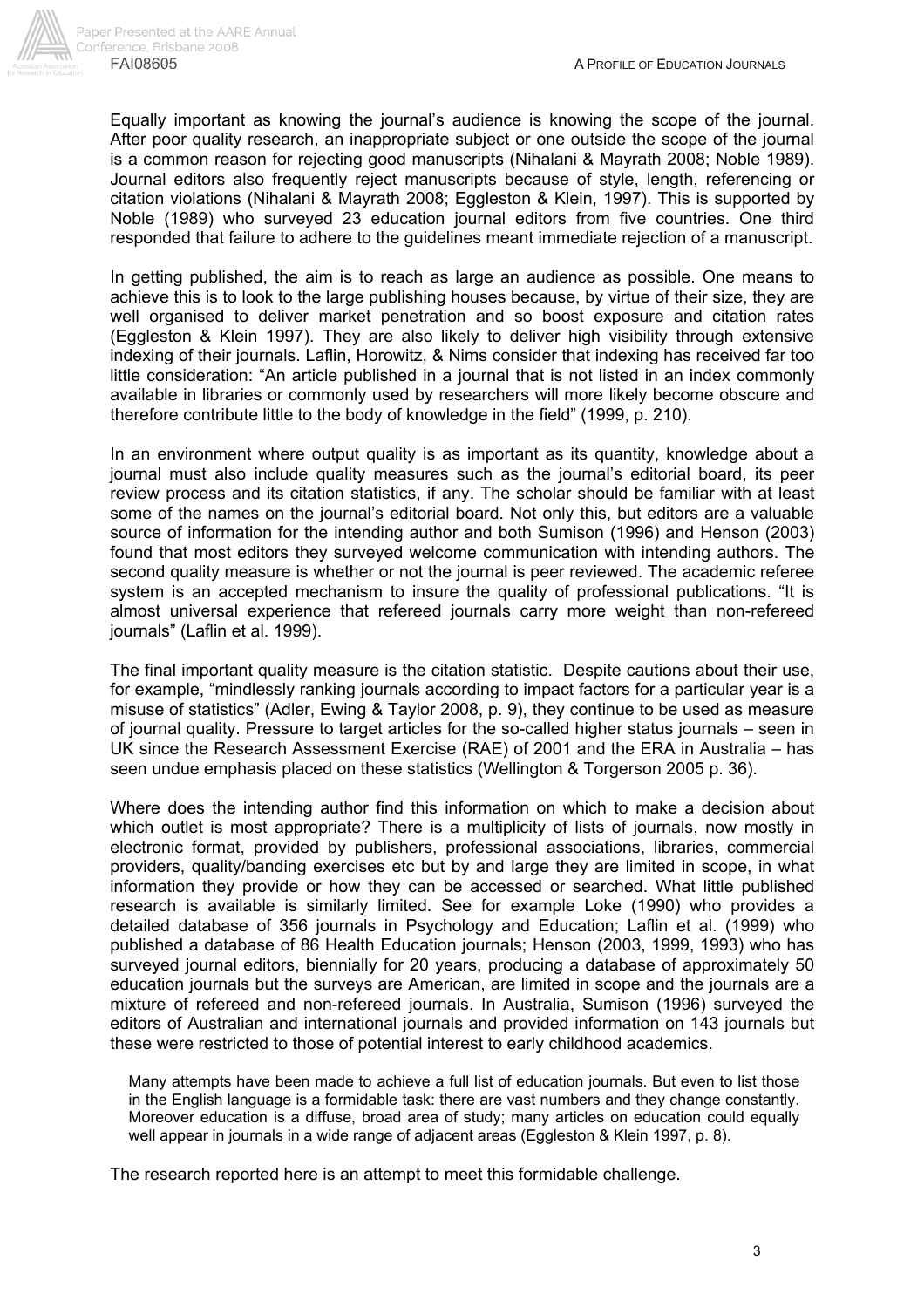

#### **AIMS**

Suppose, as an Australian academic you have an article ready for submission. Which would be the most appropriate journal to approach given your research interest, the length of the article and your target audience? What would you look for with regard to the journal profile?

The SORTI team had two aims in considering the profile of education journals: To thoroughly scope and analyse the field of research journal publishing in Education internationally, and to provide a context for discussion about the emphases in journal publication in the light of assessments of research quality.

#### **METHODOLOGY**

The scoping and analysis of the field of research journal publishing in education took place over several years and refinement is envisaged to be an ongoing process due to the fluid nature of the publishing world and to meet the changing needs of education scholars.

#### **Establishing a framework for data collection**

The precise nature of the data collected and reported here, while framed to appeal to academics and institutions worldwide, will primarily serve as a tool for, and meet the needs of Australian researchers.

With this in mind, the criteria for inclusion were that the journal

- 1. be about **education** including those areas of study which are seen as being outside the narrow four category classification applied to education in the ERA journal ranking (ARC, 2008). For example *Educational Psychology* is now listed under Psychology (1701); *Education and Society* under Sociology (1608) and *Studies in Philosophy and Education* under History and Philosophy (1402);
- 2. publish **research** articles as all or part of its regular content. This meant that many education journals were excluded because they were practitioner journals, trade magazines or monographs;
- 3. have in place some form of **peer review** process; and
- 4. be published in **English**, a requirement that does not exclude those journals published in more than one language or where English is not the first language.

#### **Mining discipline-based lists/databases**

The starting point for the scoping was the large electronic databases including, but not limited to Ulrich's International Periodicals Directory

> **Scopus** A+ Education ABI Inform Current Contents Education Journals (Proquest) Educational Research Abstracts ERIC **FirstSearch** Informit Databases **JSTOR** Ovid Databases Proquest 500 Social Science Journals (Proquest) The Web of Science Informaworld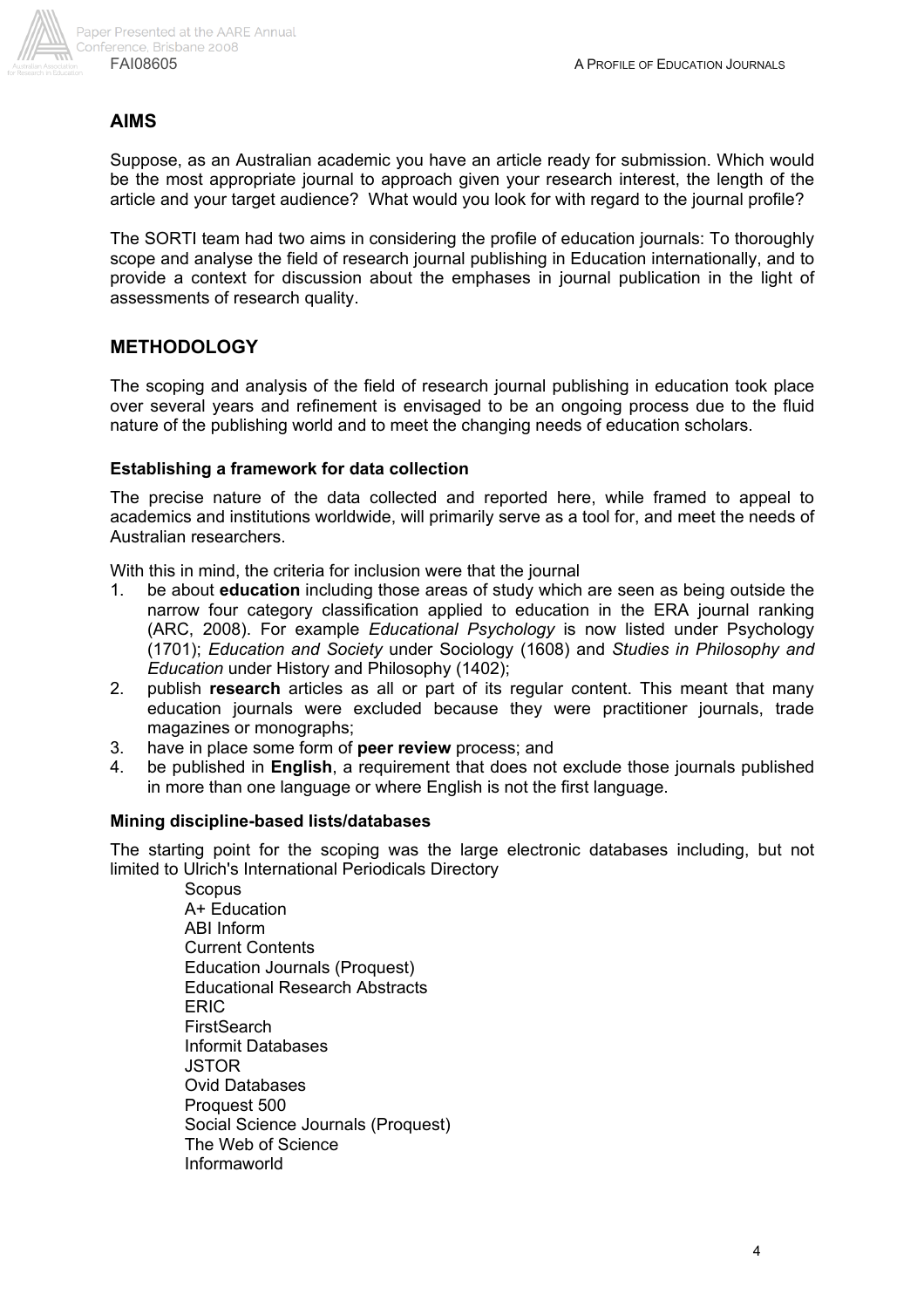

The large publishing houses journal lists were then searched which covered, for example Wiley InterScience **SpringerLink** Oxford Journals Online Science Direct (Elsevier) Cabells Publishing Sage Publications Cambridge Journals Online

Other sources of journal lists are universities and university affiliated groups, associations including AERA, AARE, ACER, BERA, AVERTA, NZARE and NGOs such as British Education Index, National Writing Project and European Reference Index for the Humanities.

The mining and cross-checking is an ongoing process.

### **Researching journals for suitability according to the pre-determined criteria**

The next step involved researching each journal to determine if it met the established criteria - education, research, peer review, English. Another criterion was added at this point as it became apparent that a number of journals are 'invisible' for the research population at large. While a web presence was not a necessary prerequisite for inclusion, it became increasingly obvious that those journals that do not have a virtual presence would be difficult to access and publish in and may have a very narrow readership. Conversely, a web presence is not a sufficient criterion for inclusion as some journal websites give so little information that no judgement can be accurately made. Journals for which little or no information was available were excluded after all attempts to contact the editor failed.

#### **Extracting journal details informed by the research**

Twenty three details were extracted for every journal to include such information as potential authors would need to make an informed decision about the journal's appropriateness.

The information collected can be broadly grouped under three heading:

- 1. *Information needed to identify and locate journals* (9 items): Journal title, Acronym/ Acronym descriptor, Prior/Alternate/Variant/Parallel title, the ISSN for all the journal formats, Journal's website, Editor/Contact email, Publisher and Country of publication
- 2. *Information needed to select journals to meet your publication needs* (10 items): Journal description, Language, Length of research/feature articles, Number of issues per year, Referencing style, Abstract (Y/N), Research Orientation, Audience, Start date, Abstracted/indexed (Y/N)
- 3. *Information needed to make a judgment about journal quality* (4 items): 2007 ISI Impact Factor  $(Y/N)^{1}$ , Type of peer review, Editorial board  $(Y/N)$ , International editors  $(Y/N)$

#### **Developing new details**

 $\overline{1}$ 

1. *Discipline Area*: One noticeable omission in existing journal lists is a system specifically designed for education whereby the list of journals could be categorised to assist researchers locating journals in their area. Details on the foci of each journal had already been collected so categorisations were initially made on the basis of how the journal described its coverage coupled with the descriptors given in the various databases. The research team and current President of AARE worked through several iterations of assigning journals to the discipline areas until consensus on groupings was obtained,

 $<sup>1</sup>$  Impact Factors are not given in the database. For this information see Thomson Reuters 2008</sup>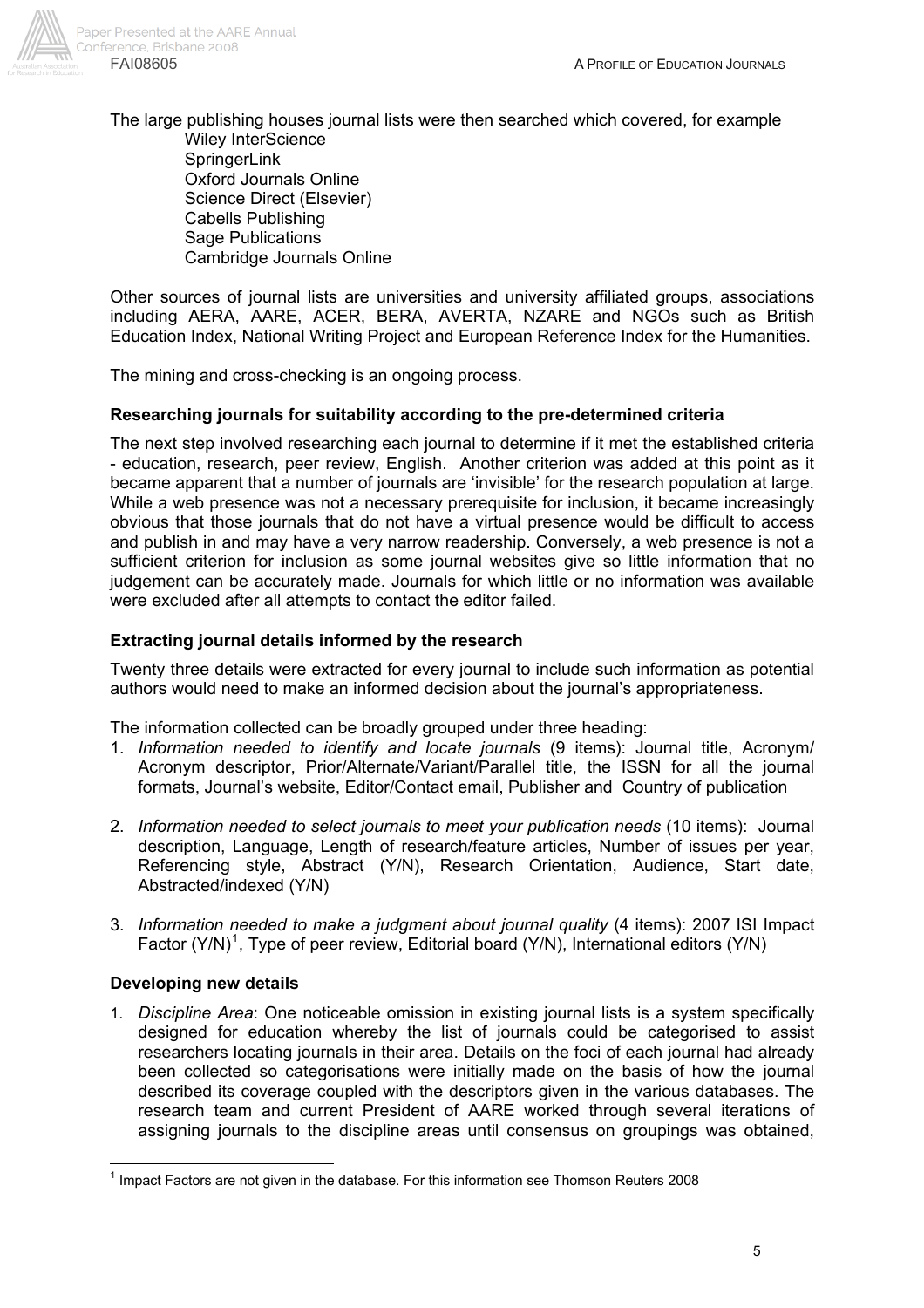

drawing on UNESCO and ABS frameworks in place at the time. If necessary, the journal editor was contacted.

Many journals in education have a broad scope and were classified as 'Comprehensive'. Others tend to fall into categories or sub-fields primarily based on level of education (e.g. higher education), discipline (e.g. psychology), or curriculum and practice (e.g. teaching areas). The reference panel arrived at 26 categories which can be seen in Table 1<sup>2</sup>.

While there is a case for some journals to be placed in two discipline areas, to avoid possible double-counting confusion, the decision was made to put each journal in what was seen as its major area of interest. There is scope to expand this in the future.

2. *QScore:* As the ISI Impact Factor is a less than adequate measure of quality for Education journals as will be seen later is this paper, a new composite index of quality was developed. Using the data from the Journal Banding Study (Holbrook et al. 2007) a measure called the journal Esteem Percentage was calculated based on respondents' selection of their top 10 education journals<sup>3</sup>. The QScore, as an index of quality based on this Esteem Percentage, the journal Impact Factor if it had one, and whether the journal had an international Editorial Board, was then developed (Bourke, 2009 forthcoming)

 The advantage of the QScore over other esteem measures is that the highest weight is given to the views of educators and, in particular, Australian educators: "Despite the importance of international comparisons, we believe it to be equally important for Australian education that the strongest influence on a quality measure for journals continue to be based on Australian-derived esteem ratings" (Bourke, 2009 forthcoming).

## **Refining, verifying and updating data**

 $\overline{a}$ 

Journals are constantly changing not only their title and their focus but in almost all aspects and verifying and updating is a continual and continuing process. Journals also cease or pause and new ones are introduced so this is a research area in constant flux. To complement the sources described above, the process was informed and data verified and refined by the Journal Banding Study (Holbrook et al. 2007; SORTI website) where participants were invited to add journals they felt were missing or re-categorise a particular journal. Latterly, the journal list was cross-checked against the ERA Journal Ranking List (ARC, 2008). It took many iterations and refinements to arrive at the current dataset and this process will continue.

### **Analysing the database to develop a profile of educational research journals**

The analysis phase was two-fold. First to analyse the full dataset to build a profile of all education research journals. In this, the types of questions that had to be answered included: In what discipline area does the current emphasis lie? Which are the high quality journals and in what discipline areas do they fall? How many education journals have an ISI Impact Factor? The second phase mapped the author affiliation of a small sample of top tier journals and so developed a clear picture of who is successful in publishing where, a finding which has implications for the current research assessment exercise.

 $^2$  The categorisation process is explained in detail in a previous publication. See Holbrook et al., 2007.

 $^3$  There are 1042 journals now in the database. At the time of the Journal Banding Study there were 913 journals in the database and the QScore was calculated for each. Of these, 897 remain in the database, leaving 145 journals which do not currently have a QScore.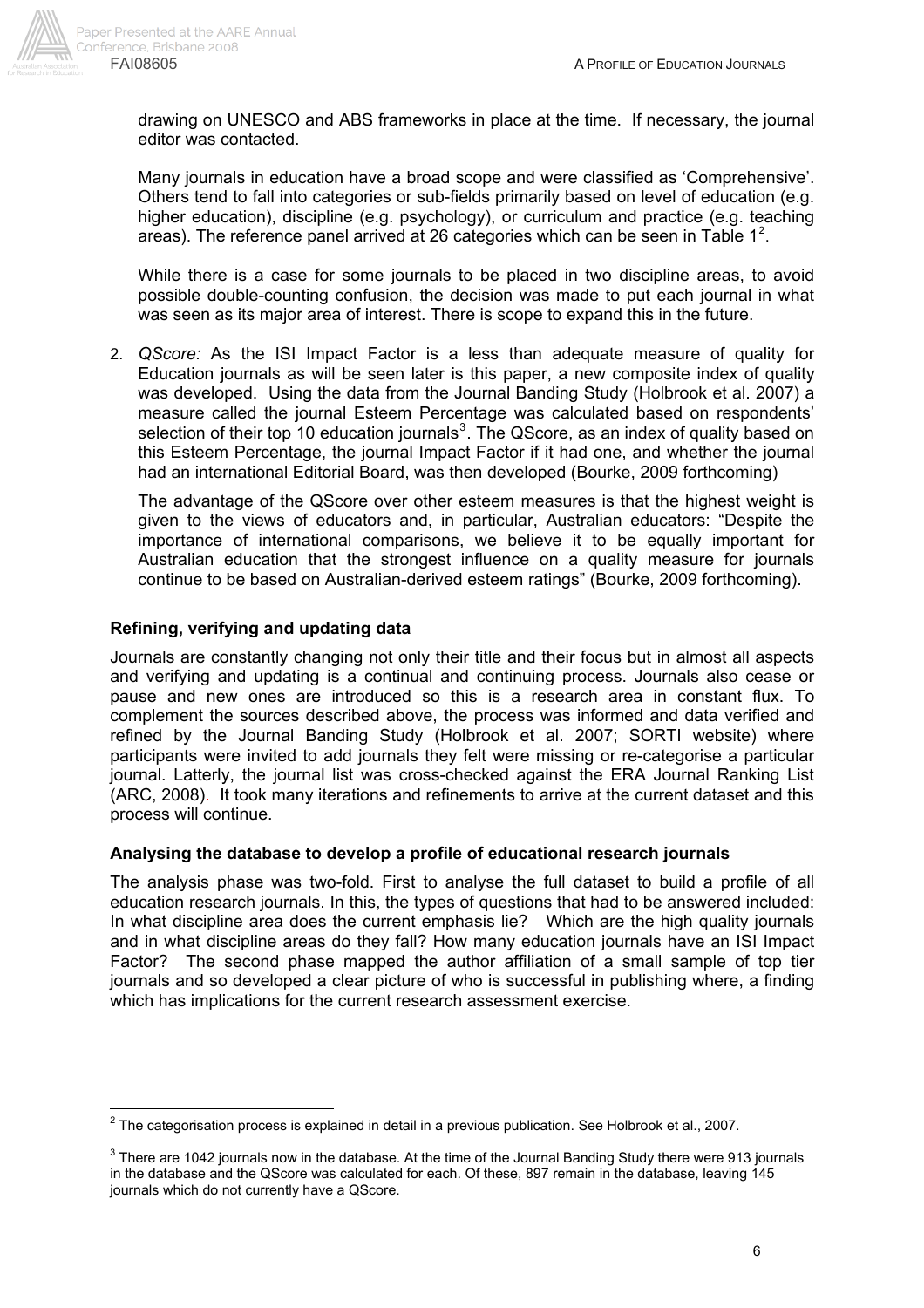

## **FINDINGS**

The findings described here are based on 1042 journals and the 25 details on each collated into a searchable Excel spreadsheet known as PAJE (Publishing in Academic Journals in Education)<sup>4</sup>.

#### **Information needed to identify and locate the journal**

From our scoping experience we know that locating a journal can sometimes be difficult. For this reason we included more than just the **journal title** as a way of locating a journal. Acronyms, as alternate identifiers, are used by 169 journals; 351 journals had prior/alternate/variant//parallel titles and all but 37 have a registered ISSN. The ISSN is a critical identifier as evidenced by the ERA Journal Ranking Exercise (ARC 2008) where the ISSN of so many education journals was missing, leading, for example, to journals being entered under more than one title and users interested in the journal's tier, not being certain which journal was being referenced.

Seven hundred and thirty (70.1%) of the 1042 journals are currently available in both **print and electronic formats**. Interestingly, only 130 (12.5%) are online only so journals are still continuing the traditional format though there does appear to be a trend to both versions or to e-journals. However, those with print format only (182 or 17.5%) generally maintain websites with all necessary information and often also include abstracts of articles but not the full papers.

All but seven journals have a **website**, but these varied greatly in their completeness, accuracy and how current they were. If this detail was unobtainable or no response was received from the given contact, the journal's suitability for inclusion was reassessed

Fifty-two percent (540) of the journals were **published** by major publishing houses. Routledge was the largest with 116 (11.1%) followed by Sage and Springer with five percent and four percent respectively. This sector is becoming increasingly concentrated with fewer but larger publishers dominating education journal publishing.

The remaining 502 journals (48%) were published within universities (e.g., colleges, distance education units, resource centres, programs, collaboratives, regional networks, faculties, research centres, organisations, associations, institutions, schools, colleges, associations, etc); other commercial entities (e.g., national and international organisations, foundations, commissions, national associations, world councils, research centres, United Nations organisations, research associations, institutes etc) or self published. The top in the second group were American Counseling Association, Association for the Advancement of Computing in Education (both with 5 publications), American Educational Research Association, Arizona State University, Human Kinetics, National Council of Teachers of English and University of Alberta (all with 4 publications).

As shown in Figure 1, publishing is not only concentrated in the large publishing houses but, as a direct result of our criterion that journals be published in English, is also concentrated in a few **publishing countries**. Eight countries publish 1009 (95.6%) of the journals and 483 (46%) are published in the US. There are 34 countries in all represented but 22 had only one or two publications. The relative prominence of Australia is notable (116 or 11%) and an important consideration when looking for a publisher as will be seen later in this paper.

 $\overline{a}$ 

<sup>4</sup> A publication will be available early in 2009 containing the complete database.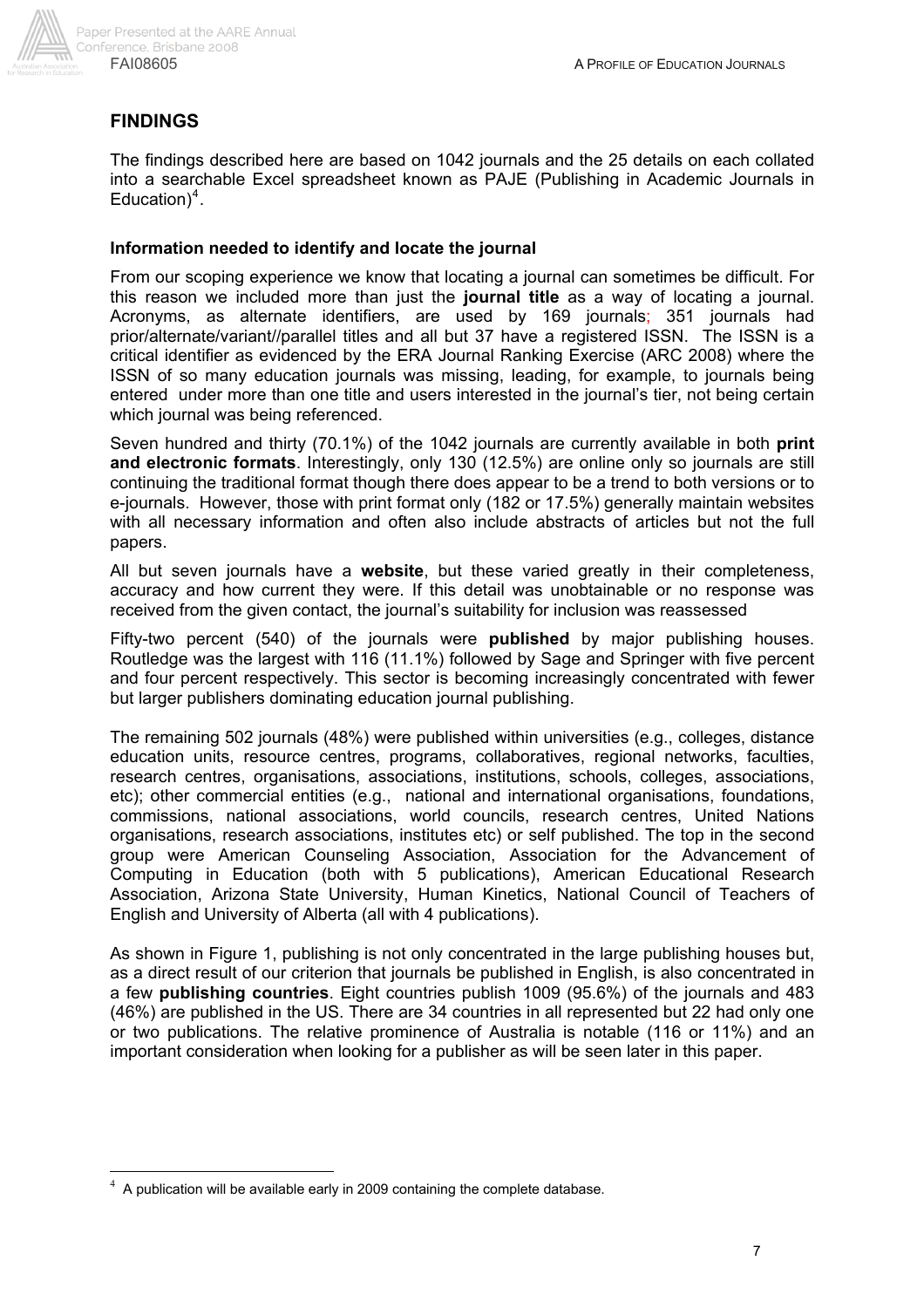



#### **Information needed to select a journal to meet your publication needs**

Table 1: Education journal distribution across discipline areas: Frequency and Impact Factor

| <b>Discipline Area</b>                                                      | All journals |     |                | Journals with an ISI<br><b>Impact Factor</b> |             |
|-----------------------------------------------------------------------------|--------------|-----|----------------|----------------------------------------------|-------------|
|                                                                             | No.          | %   | No.            | %                                            | <b>Mean</b> |
| Administration, leadership, education management & policy                   | 56           | 5.4 | $\overline{7}$ | 12.5                                         | 0.5         |
| Assessment, testing, educational measurement & research methods             | 22           | 2.1 | 9              | 40.9                                         | 0.9         |
| Comparative, cross-cultural & indigenous education & ethnic issues          | 24           | 2.3 | 4              | 16.7                                         | 0.3         |
| Comprehensive                                                               | 80           | 7.7 | 18             | 22.5                                         | 0.7         |
| Creative arts, media & communication                                        | 53           | 5.1 | 1              | 1.9                                          | 0.1         |
| Design & technology                                                         | 5            | 0.5 | 1              | 20.0                                         | 0.3         |
| Early childhood education                                                   | 27           | 2.6 | $\overline{2}$ | 7.4                                          | 0.6         |
| Economics, accounting, business & management education                      | 25           | 2.4 | $\overline{2}$ | 8.0                                          | 0.4         |
| Educational psychology                                                      | 57           | 5.5 | 28             | 49.1                                         | 1.2         |
| Educational technology, computing & ICT                                     | 66           | 6.3 | 8              | 12.1                                         | 0.7         |
| English & literacy education                                                | 30           | 2.9 | 8              | 26.7                                         | 1.0         |
| Higher education                                                            | 66           | 6.3 | $\overline{7}$ | 10.6                                         | 0.6         |
| History & philosophy of education                                           | 22           | 2.1 | 3              | 13.6                                         | 0.2         |
| Languages, linguistics, ESL (including TESOL & LOTE)                        | 52           | 5.0 | 10             | 19.2                                         | 0.7         |
| Law, political science, international relations, social work, welfare ed'n. | 17           | 1.6 | $\overline{2}$ | 11.8                                         | 0.3         |
| <b>Mathematics</b>                                                          | 33           | 3.2 | 1              | 3.0                                          | 0.7         |
| Medical & nursing education                                                 | 41           | 3.9 | 16             | 39.0                                         | 1.2         |
| Pedagogy & curriculum: theory & practice                                    | 36           | 3.5 | 3              | 8.3                                          | 0.3         |
| Physical education, sport, personal health & hygiene                        | 27           | 2.6 | 6              | 22.2                                         | 0.7         |
| Religion & religious education                                              | 17           | 1.6 | 0              |                                              |             |
| Science & engineering                                                       | 68           | 6.5 | 17             | 25.0                                         | 0.7         |
| Social & cultural context, educational sociology & anthropology             | 40           | 3.8 | 6              | 15.0                                         | 0.6         |
| Social Sciences & humanities (including environment & geography)            | 10           | 1.0 | 1              | 10.0                                         | 0.7         |
| Special education (including disability studies) & gifted                   | 68           | 6.5 | 28             | 41.2                                         | 0.8         |
| Teacher education                                                           | 51           | 4.9 | 6              | 11.8                                         | 0.6         |
| Vocational, further & adult education & training                            | 49           | 4.7 | 3              | 6.1                                          | 0.8         |
| <b>TOTAL</b>                                                                | 1042         | 100 | 197            | 18.9                                         | 0.8         |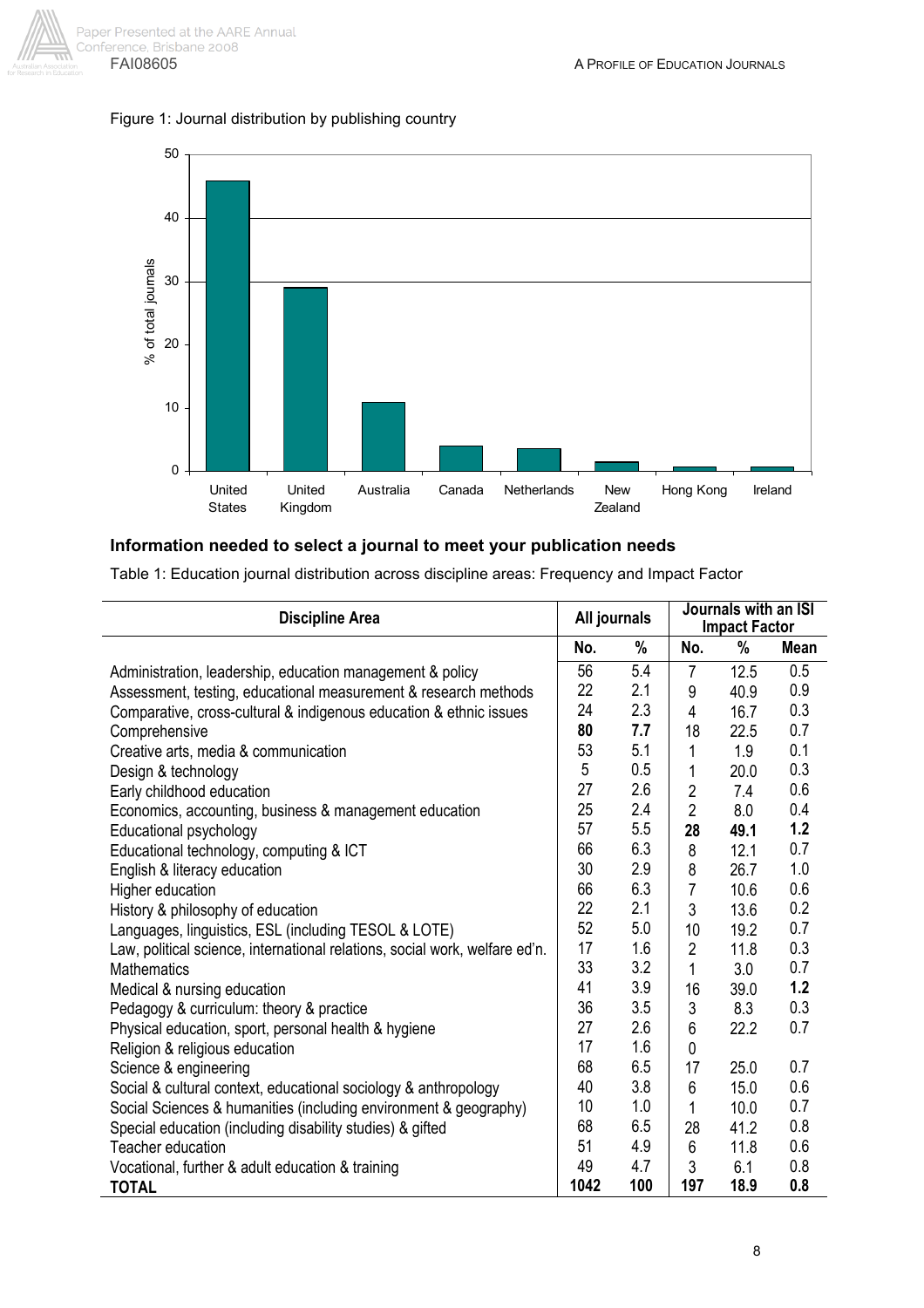When searching for a journal as a potential outlet for your research, a starting point is likely to be the **discipline area**. The 'All journals' columns in Table 1 show the distribution of the 1042 journals across the 26 disciplines, sorted alphabetically.

The largest area is Comprehensive with 80 journals (7.7%). This area includes such top tier journals as *American Educational Research Journal* and *Australian Educational Researcher*. Science & Engineering and Special Education follow with 68 (6.5%) each, then Educational Technology and Higher Education both with 66 (6.3%). At the other end of the scale were Social Sciences & Humanities with 10 (1.0%) and Design & Technology with only 5 (0.5%).

Knowing the **length requirement** of a journal is an important factor especially if an article is already written as no author takes pleasure in deleting large sections of a carefully crafted article. A surprising 29 percent of the journals either did not specify a length requirement or stated that they would consider any length (Table 2). This could be a consequence of the rise in electronic publishing but since only 12.5 percent of journals are published as e-journals only, this is not the complete answer.

When considering Table 2 it should be noted that analysing article length is difficult and no attempt was made to standardise length requirements. There are nearly as many length requirements as there are journals. These variations cover word versus page requirements and within this latter group there are various page sizes (A4, manuscript etc) and formatting requirements (double or single spaced, margin size). Then one has to consider the multitude of possible exclusions and inclusions (tables, references, footnotes, appendices, bios, diagrams, musical examples etc). Next comes the way the length requirements are worded: between 1000 and 5000, a maximum of …, a minimum of …, a reasonable length would be… Lastly, how rigid the journal is in adhering to these requirements. For example, longer for ground-breaking research; over length not accepted; exceptions may be made when the topic and treatment so warrant; those beyond 9,000 words will not be read.

Putting these variations aside, 50 percent of journals specified the required length as number of words with the modal length being between 5,000 and 6,000 words. Manuscripts over 10,000 words are accepted by 31 journals but this does not include those that will consider longer articles under certain conditions. Just over a 20 percent of the journals gave the length requirement in pages. To avoid falling at the first hurdle, the main message here is that it is very important to check the specific length requirement of each journal<sup>5</sup>.

| <b>Measurement</b>   | Range*     | No.  | %     |
|----------------------|------------|------|-------|
| <b>Words</b>         | $3000$     | 22   |       |
|                      | 3000-3900  | 36   |       |
|                      | 4000-4900  | 53   |       |
|                      | 5000-5900  | 114  |       |
|                      | 6000-6900  | 108  |       |
|                      | 7000-7900  | 85   |       |
|                      | 8000-8900  | 56   |       |
|                      | 9000-9990  | 12   |       |
|                      | $>= 10000$ | 31   |       |
|                      | Total      | 517  | 49.6  |
| Pages                |            | 224  | 21.5  |
| Any length accepted  |            | 34   | 3.3   |
| Length not specified |            | 267  | 25.6  |
| Total                |            | 1042 | 100.0 |

Table 2: Average journal article length requirements

\* The upper limit was used to categorise articles when a range was specified

————————————————————<br><sup>5</sup> The PAJE database gives the exact length requirements and all detail as stated by the journal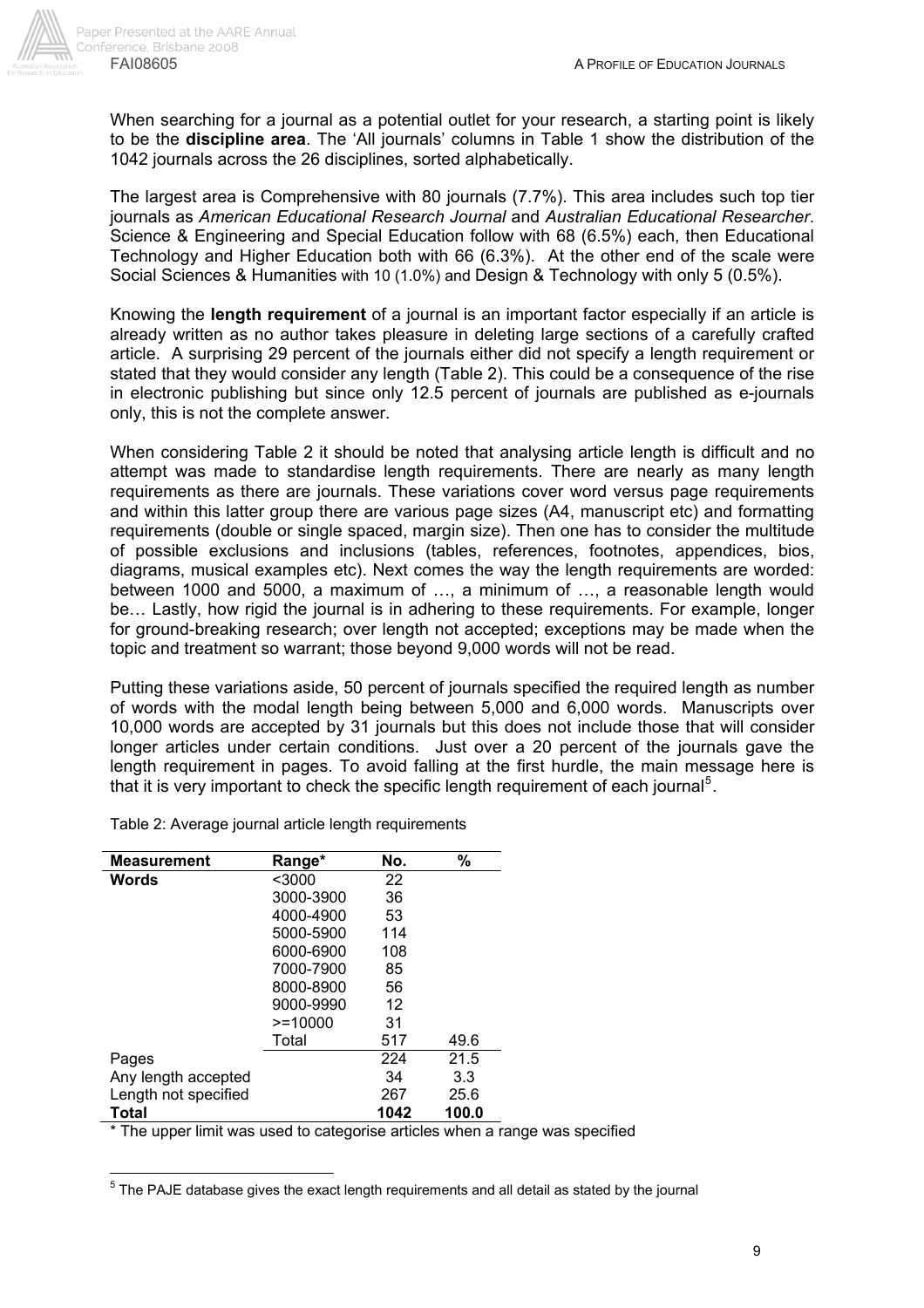

**The number of issues per year** (see Figure 2) can be an indication of the activity level of a journal but many e-journals have one rolling issue per year so the publishing format has to be considered. The modal number of issues is four (411 or 39.4%), 75 have one issue per year and one journal has 15. It could be concluded that, other considerations aside, there is a greater chance of being accepted by a journal with a larger number of issues per year but there are two cautionary notes. The first is the number of articles per issue will vary greatly not only from journal to journal but also from issue to issue. For example *Harvard Educational Review* and *Medical Education* both have 12 issues per year but the latter publishes three times more articles. Second, there may be few research articles in each issue or the entire contents may be research articles. To help clarify this, a research orientation field is included in the database.



Figure 2: Number of issues per year

\* Note: Figure does not include the 15 journals with an irregular number of issues

The **research orientation** information is given to inform, not only about the type of research published, but also what other content is published in the journal. For example, theses summaries, commentary, theoretical perspectives, innovative practices, software, media and book reviews, essays and thought pieces, or professional observations and discussions.

**Referencing** style (see Table 3) is another common requirement editors look at as a cause for rejection so it must be an early consideration. Having to change an extensive reference list from, for example, a footnoting to an in-text style can be both tedious and time consuming. Referencing style tends to be discipline or research method specific with almost 474 (48.7%) education journals using American Psychological Association (APA) style and another 19 specifying APA for quantitative research articles. The next is Journal House style (323 or 33%) which in many cases is a variation of APA.

Being able to access article abstracts is valuable when assessing the appropriateness of a journal particularly if the journal description is not sufficiently detailed. Over 900 (87%) of the journals required an **abstract** or some form of summary to accompany the full article. Where the journal publishes in more than one language it is often specified that there be an abstract in the other language/s to accompany the full paper.

Table 3: Journal referencing style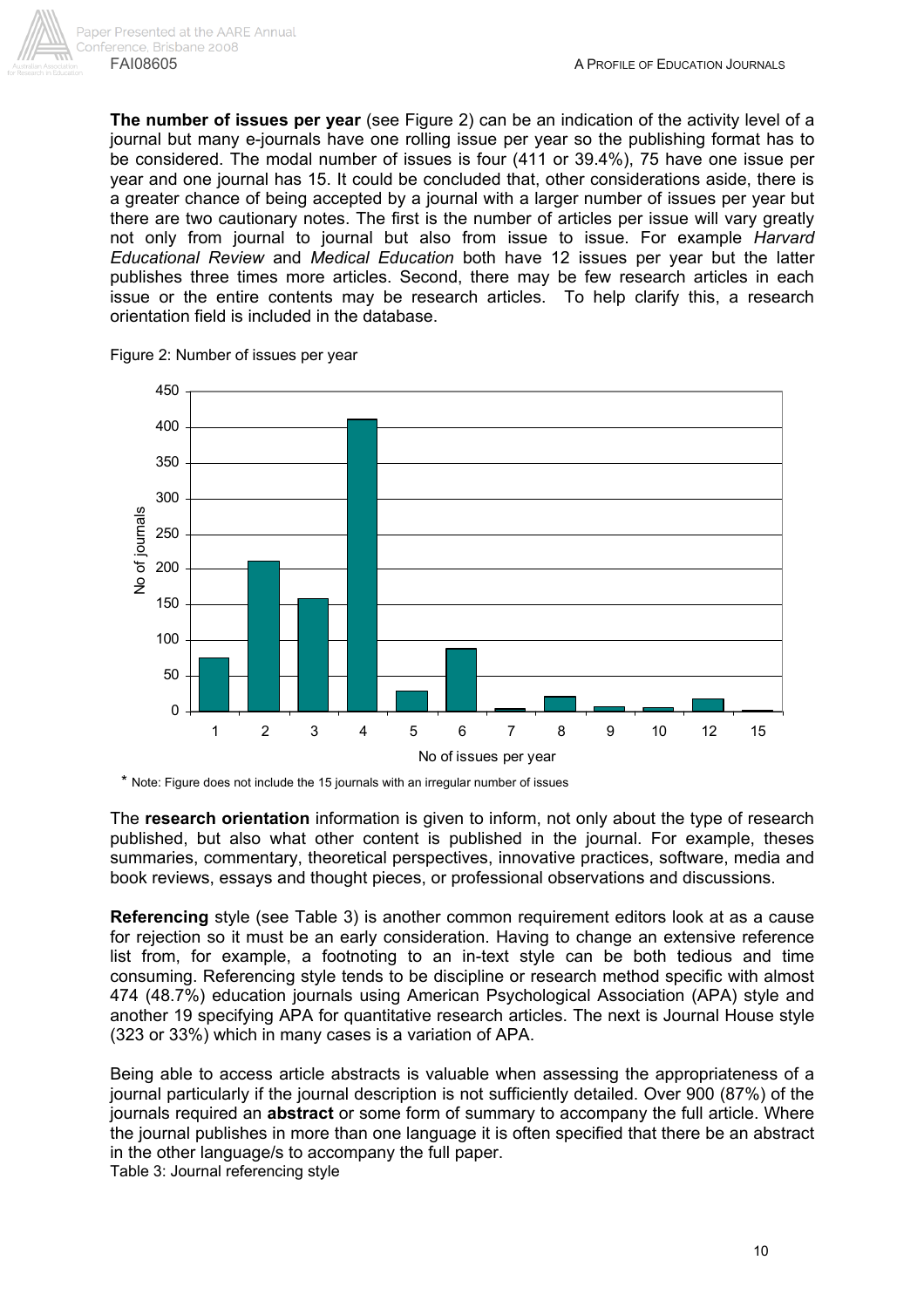

| <b>Referencing style</b>        | No.  | %     |
|---------------------------------|------|-------|
| APA                             | 474  | 48.7  |
| Journal house style             | 323  | 33.2  |
| Harvard                         | 60   | 6.2   |
| Chicago                         | 52   | 5.3   |
| APA and Chicago*                | 19   | 2.0   |
| MLA                             | 7    | 0.7   |
| AMA                             | 7    | 0.7   |
| Other                           | 23   | 2.4   |
| Any standard format             | 5    | 0.5   |
| No set format                   | 4    | 0.4   |
| <b>Total of those available</b> | 974  | 93.5  |
| Not available                   | 68   | 6.5   |
| Total                           | 1042 | 100.0 |

APA for quantitative and Chicago for non-quantitative research

Despite evidence from editors themselves as to the importance of targeting the correct audience (Henson 1999) just over a quarter (271 or 26%) of the journals did not supply information about their **target audience** to assist the researcher. This information, which reflects the scope of the journal, if explicit enough, can be used in conjunction with the journal description and discipline area. For example:

"Educational practitioners, policy-makers, scholars interested in queer-related issues in elementary, middle, secondary schools and undergraduate level, including curriculum directors, state and federal policy-makers, program administrators, educational researchers and professors, private foundation directors, LGBT high school youth group advisors, teacher educators, and local chapter leaders and academics" *Journal of L G B T Youth*

"Researchers and practitioners interested in scholarly investigations likely to have an impact on educational measurement practices. Practitioners interested in current best practices in testing and assessment" *Applied Measurement in Education* 

As shown in Figure 3, a few education journals have been in publication for well over a century (e.g., *Journal of Education,* 1875*; Arts Education Policy Review*, 1879) but the 1960s witnessed a surge in the emergence of new journals – a trend which has continued with a slight interruption in the 1980s. Data for the present decade is incomplete, but if the trend continues, it is possible that the next two years will see the emergence of up to 20 new journals.



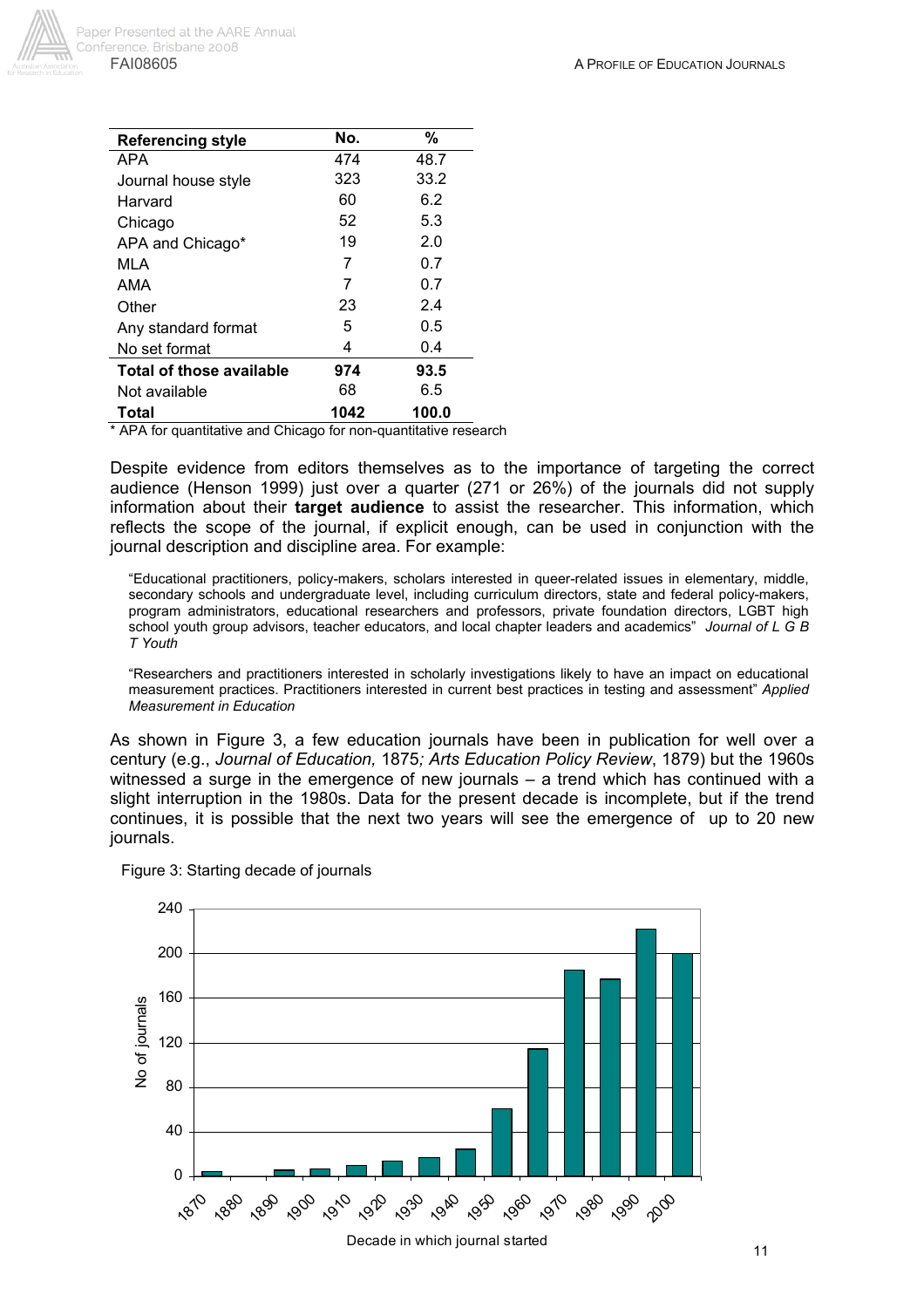

Table 4 shows, by discipline area, where the growth in new journals has been over the past nine years (2000-2008). If the upward trend in the emergence of new journals is to continue it could be in the key the growth areas: Administration, leadership, education management & policy; Science & engineering; and Educational technology, computing & ICT which together account for 25 percent of the growth.

Table 4: Number of journals that have started in the last five years by discipline

| <b>Discipline Area</b>                                                           | No.             | %   |
|----------------------------------------------------------------------------------|-----------------|-----|
| Administration, leadership, education management & policy                        | 17              | 8.5 |
| Science & engineering                                                            | 16              | 8.0 |
| Educational technology, computing & ICT                                          | 15              | 7.5 |
| Comprehensive                                                                    | 14              | 7.0 |
| Higher education                                                                 | 12 <sup>2</sup> | 6.0 |
| Social & cultural context, educational sociology & anthropology                  | 12 <sup>2</sup> | 6.0 |
| Creative arts, media & communication                                             | 11              | 5.5 |
| Pedagogy & curriculum: theory & practice                                         | 11              | 5.5 |
| Economics, accounting, business & management education                           | 10              | 5.0 |
| Teacher education                                                                | 9               | 4.5 |
| Educational psychology                                                           | 8               | 4.0 |
| Medical & nursing education                                                      | 8               | 4.0 |
| Vocational, further & adult education & training                                 | 8               | 4.0 |
| Languages, linguistics, ESL (including TESOL & LOTE)                             | $\overline{7}$  | 3.5 |
| Early childhood education                                                        | 6               | 3.0 |
| Comparative, cross-cultural & indigenous education & ethnic issues               | 5               | 2.5 |
| English & literacy education                                                     | 5               | 2.5 |
| Physical education, sport, personal health & hygiene                             | 5               | 2.5 |
| History & philosophy of education                                                | 4               | 2.0 |
| <b>Mathematics</b>                                                               | 4               | 2.0 |
| Assessment, testing, educational measurement & research methods                  | 3               | 1.5 |
| Social sciences & humanities (including environment & geography)                 | 3               | 1.5 |
| Law, political science, international relations, social work & welfare education | $\overline{2}$  | 1.0 |
| Religion & religious education                                                   | $\overline{2}$  | 1.0 |
| Special education (including disability studies) & gifted                        | $\overline{2}$  | 1.0 |
| Design & technology                                                              | 1               | 0.5 |
| <b>Total</b>                                                                     | 200             | 100 |

If a journal is **abstracted or indexed** it indicates that it has a 'presence' or visibility in the academic community and the more sources it is abstracted in, the greater this potential presence. In our database of 1042 journals, nearly 90 percent are abstracted or indexed in at least one source.

### **Information needed to make a judgment about a journal's quality**

Referring to the last columns in Table 1, only 197 or 18.9 percent of education journals have a 2007 ISI **Impact factor<sup>6</sup>** . In view of the present emphasis on quality/top tier/high impact journals this figure is indicative of the lack of a robust metric to determine journal coverage in education. In addition, it must be pointed out that the average ISI of the 197 journals is only 0.8 with the maximum being for *Child Development* (3.38) followed by *Journal of Autism and Developmental Disorders* (3.21). The discipline with the highest percent of journals with an ISI Impact Factor is Educational Psychology with 49.1 percent. In stark contrast, the highest

 6 For the ISI Impact Factors see Thomson Reuters, 2008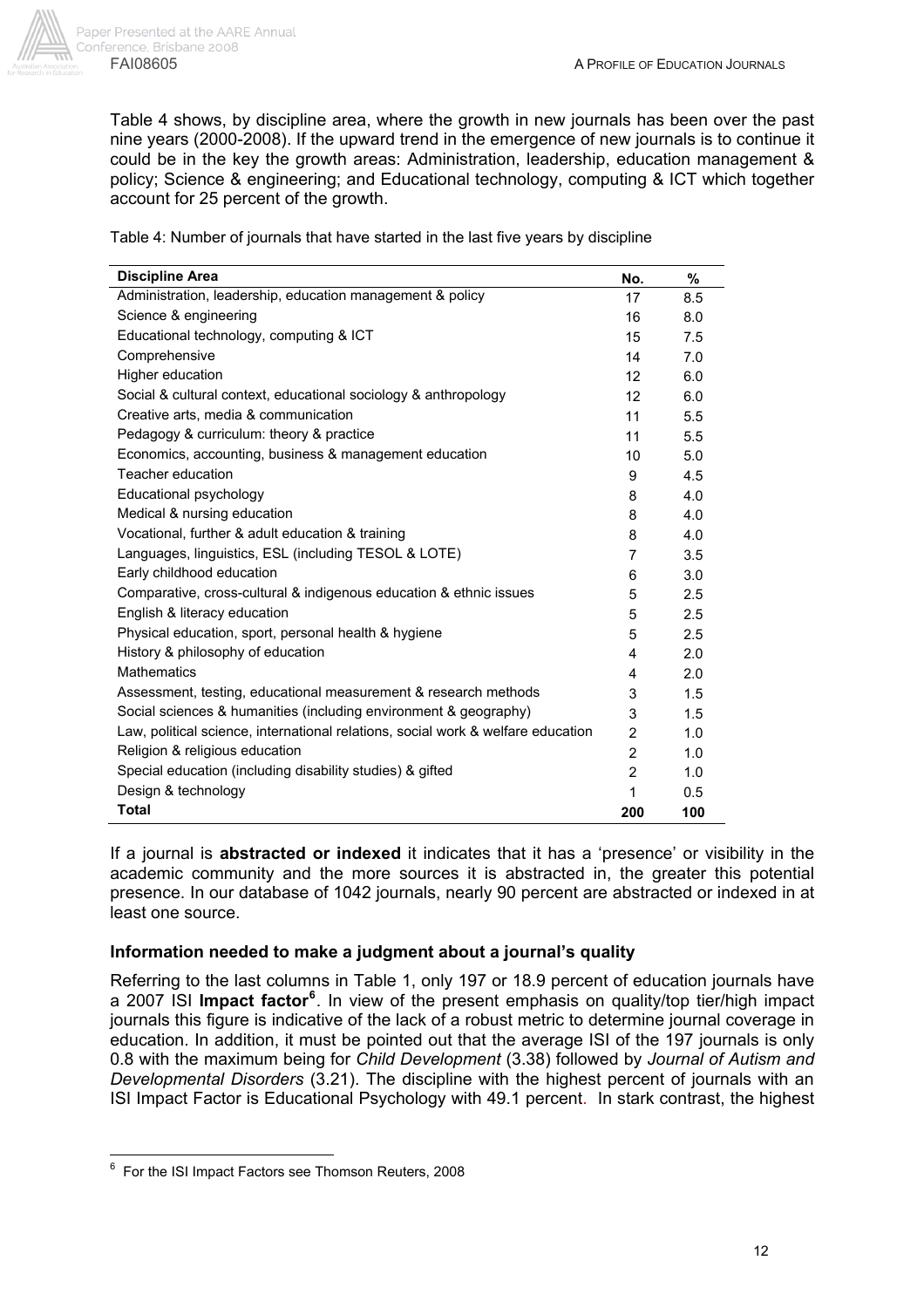ISI Impact Factor in the JRC Social Sciences Edition is 17.46 (Psychology) and in the JRC Sciences Edition it is 69.26 (Oncology) (Thomson Reuters 2008).

While the literature cautions against comparing impact factors across different research categories within education as discussed above (e.g., Laflin et al. 1999), the findings outlined here are supported by those from the United Kingdom where a research assessment exercise has already been worked through: "While the use of an impact factor can give some indication of a journal's status, it can, arguably, not necessarily be a marker of a journal's quality" (Wellington & Torgerson 2005, p. 36).

A second indication of quality is if and how the journal is **peer reviewed**. Our criteria for selection meant non-refereed journals were excluded but this still leaves room for a great deal of variation: triple blind peer review, double or one-way blind peer review, editorial review, juried review, open peer review, public or private peer review, referee-assisted review etc. Table 5 presents a picture of some of these options. Some form of blind peer review operated in over 65 percent (687) of the journals. However, there is little consistency in how the various terms are used, especially blind and double blind which seem to be used interchangeably.

Table 5: Type and frequency of peer review

| <b>Type of Review</b>    | No.  | %    |
|--------------------------|------|------|
| Peer review*             | 338  | 32.4 |
| Blind peer review#       | 570  | 54.7 |
| Double blind peer review | 117  | 11.2 |
| Other forms of review    | 6    | 0.6  |
| Optional peer review     | 6    | 0.6  |
| Not known                | 5    | 0.5  |
| <b>Total</b>             | 1042 | 100  |

\* A journal was given the designation 'peer review' not only when this was stated by the journal but also when it could not be established if it was blind or not.

# Often 'blind' is not specifically stated but could be implied from the 'Instruction to Authors'.

Other information which can be used to judge a journal's quality is if it has an **editorial board** and if this board has **international representation**. Just over 80 percent of the journals (851) had an Editorial Board but in nearly 179 cases (17.9%) this could not be established from the available information. International members were on the boards of almost 60 percent of journals (595) but again, in a quarter of cases this detail could not be established.

#### **Journal QScore**

The journal QScore ranges from 0 to 29.33. The QScore range for each of the 26 discipline areas is shown in Table 6 together with the mean and the number of journals in each discipline area. The prominent position of the high quality journals in the Comprehensive area is notable and includes such journals as *America Educational Research Journal* (29.33), *British Educational Research Journal* (29.30), *Review of Educational Research* (29.21) and the *Australian Educational Researcher* (24.34). Although journals in this area accounted for only 7.7 percent of the journals in our list (see Table 1) they had a much higher representation among the top tier journals. Of the 50 top journals ordered by QScore, 26 percent were 'Comprehensive'<sup>7</sup>.

 7 For a complete list of the education journals and their QScore see Bourke 2008.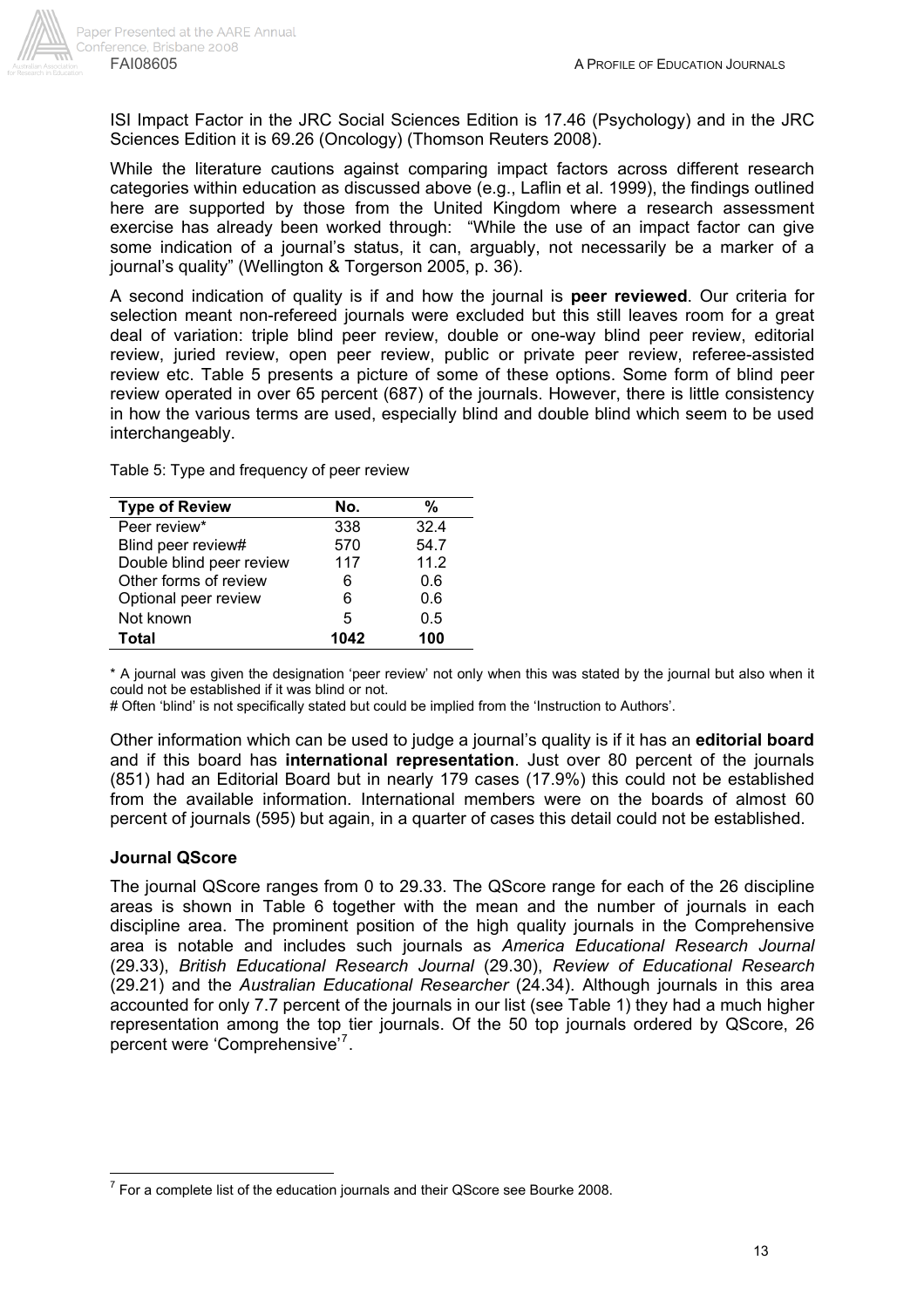

#### Table 6: Journal QScore by discipline

| <b>Discipline</b>                                                          |      | QScore |      |            |
|----------------------------------------------------------------------------|------|--------|------|------------|
|                                                                            | No.  | Mean   | Min  | <b>Max</b> |
| Administration, leadership, education management & policy                  | 49   | 7.3    | 0.0  | 18.6       |
| Assessment, testing, educational measurement & research methods            | 19   | 10.6   | 0.0  | 18.3       |
| Comparative, cross-cultural & indigenous education & ethnic issues         | 22   | 8.5    | 0.0  | 18.8       |
| Comprehensive                                                              | 77   | 10.1   | 0.0  | 29.3       |
| Creative arts, media & communication                                       | 38   | 9.8    | 0.0  | 17.6       |
| Design & technology                                                        | 5    | 14.8   | 10.7 | 19.6       |
| Early childhood education                                                  | 17   | 13.4   | 0.0  | 21.0       |
| Economics, accounting, business & management education                     | 24   | 8.3    | 0.0  | 18.2       |
| Educational psychology                                                     | 51   | 9.2    | 0.0  | 23.1       |
| Educational technology, computing & ICT                                    | 55   | 8.2    | 0.0  | 20.7       |
| English & literacy education                                               | 27   | 8.3    | 0.0  | 22.7       |
| Higher education                                                           | 60   | 5.8    | 0.0  | 20.1       |
| History & philosophy of education                                          | 19   | 11.5   | 0.0  | 19.8       |
| Languages, linguistics, ESL (including TESOL & LOTE)                       | 43   | 11.0   | 3.0  | 21.4       |
| Law, political science, international relations, social work & welfare ed. | 15   | 9.9    | 0.0  | 18.4       |
| Mathematics                                                                | 26   | 11.6   | 0.0  | 21.4       |
| Medical & nursing education                                                | 37   | 8.9    | 0.0  | 24.6       |
| Pedagogy & curriculum: theory & practice                                   | 16   | 8.6    | 1.6  | 19.0       |
| Physical education, sport, personal health & hygiene                       | 24   | 11.2   | 3.0  | 22.5       |
| Religion & religious education                                             | 17   | 10.0   | 0.0  | 20.7       |
| Science & engineering                                                      | 63   | 8.5    | 0.0  | 23.5       |
| Social & cultural context, educational sociology & anthropology            | 37   | 7.5    | 0.0  | 24.2       |
| Social sciences & humanities (including environment & geography)           | 9    | 8.5    | 0.0  | 13.8       |
| Special education (including disability studies) & gifted                  | 58   | 9.3    | 0.0  | 23.5       |
| Teacher education                                                          | 51   | 5.6    | 0.0  | 17.1       |
| Vocational, further & adult education & training                           | 37   | 6.9    | 0.0  | 15.7       |
| <b>Total</b>                                                               | 8968 | 8.8    | 0.0  | 29.3       |

### **Detailed analysis of a sample top tier journals**

One concern expressed has been the level of parochialism in journals, especially Australian journals by ERA. In a sample of top tier journals based on the QScore, additional analyses surveyed, by geographic location of journal, the degree of representation of published authors from different countries. This is preliminary to exploring the potential for an internationalisation index as a useful tool for researchers seeking publication.

This part of the project involved examining and recording every article in every issue of the top eight journals by QScore to record the author affiliation. As Table 7 shows, this involved 2136 articles and 5281 authors. Not unexpectedly, five of the top eight journals were published in the USA. The journal *Medical Education* dominates with over 60 percent of the authors and almost half the articles mapped. It also draws authors from 22 countries not represented in the other seven journals.

The discipline areas in both quantity and quality are dominated by the 'Comprehensive' journals but this mirrors their representation in the total distribution of journals.

Appendix Table A1 shows the full mapping by country. Fifty-three countries are represented but author affiliation is very concentrated with 95 percent represented by 10 countries and

endoned a mattem manner of the number of journals.<br><sup>8</sup> See footnote on page 6 for an explanation of the number of journals.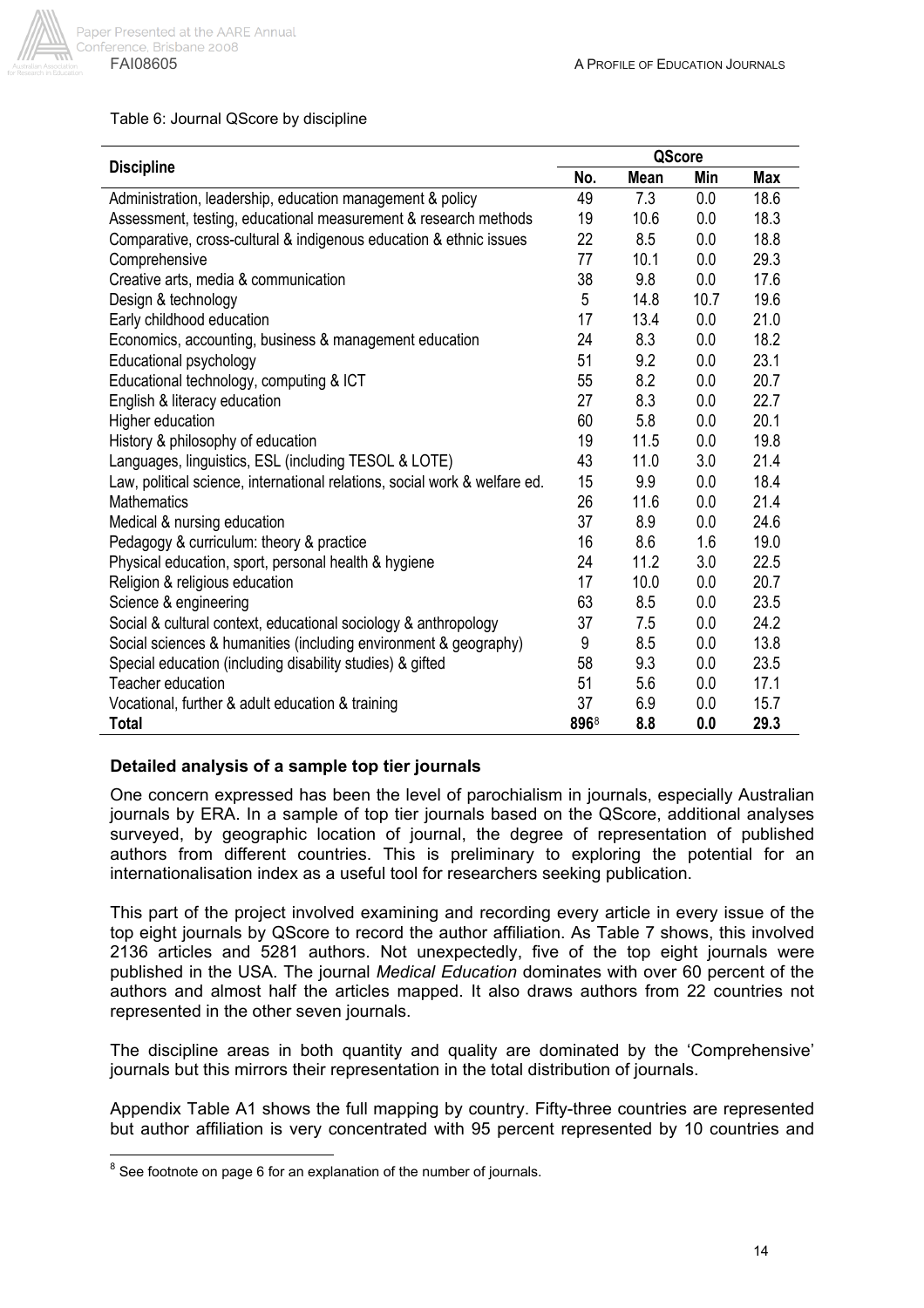

just five countries accounting for 85 percent of authors. With the exception of The Netherlands, four of the top five countries have English as their first language - a reflection of the journal selection criterion.

| Table 7: Characteristics of the top eight journals by QScore |  |  |  |  |  |
|--------------------------------------------------------------|--|--|--|--|--|
|--------------------------------------------------------------|--|--|--|--|--|

| Journal                              | Discipline Area   | QScore | Ranked<br>by ISI | <b>Publishing</b><br>Country | No. of<br>countries<br>represented | No. of<br>articles<br>mapped | No. of<br>authors<br>mapped |
|--------------------------------------|-------------------|--------|------------------|------------------------------|------------------------------------|------------------------------|-----------------------------|
| American Educational Research J.     | Comp              | 29.33  | 3                | USA                          | 9                                  | 117                          | 273                         |
| British Educational Research J.      | Comp              | 29.30  | 5                | UK                           | 12                                 | 175                          | 391                         |
| Review of Educational Research       | Comp              | 29.21  | 1                | <b>USA</b>                   | 14                                 | 74                           | 170                         |
| <b>Teachers College Record</b>       | Comp              | 28.54  | 7                | <b>USA</b>                   | 15                                 | 418                          | 723                         |
| <b>Harvard Educational Review</b>    | Comp              | 26.04  | 4                | <b>USA</b>                   | 2                                  | 95                           | 99                          |
| <b>Medical Education</b>             | Med & Nurse Ed    | 24.63  | 2                | <b>USA</b>                   | 53                                 | 1018                         | 3263                        |
| Australian Educational Researcher    | Comp              | 24.34  | 8                | Australia                    | 10                                 | 79                           | 136                         |
| British J. of Sociology of Education | Social & Cultural | 24.18  | 6                | UK                           | 20                                 | 160                          | 230                         |
| <b>Total</b>                         |                   |        |                  |                              |                                    | 2136                         | 5285                        |

However, the question that needs to be asked of these 'top tier' journals is what proportion of the journal is populated by scholars from outside the country of publication? It can be argued that top tier journals should be international to afford this status. The assumption underpinning the peer review process is that, after meeting submission requirements, the articles are judged on their merit without regard to the author's country of affiliation. Table 7 and Figure 4 show otherwise. Based on articles actually published, with the exception of *Medical Education* (27%) and the *British Journal of Sociology of Education* (56%) there is a 30 percent or less chance of having an article accepted if you are not a 'local' author. *Harvard Education Review* stands out as being virtually inaccessible to anyone outside North America.



Figure 4: Number of authors affiliated with the country of publication

Figure 5 gives this information in more detail. It shows the distribution of authors from each of the five countries for each journal. It can be seen that *Harvard Educational Review* only had one percent of its authors from outside the US and the *Teachers College Record* was only slightly better with six percent. *Medical Education* on the other hand drew almost equally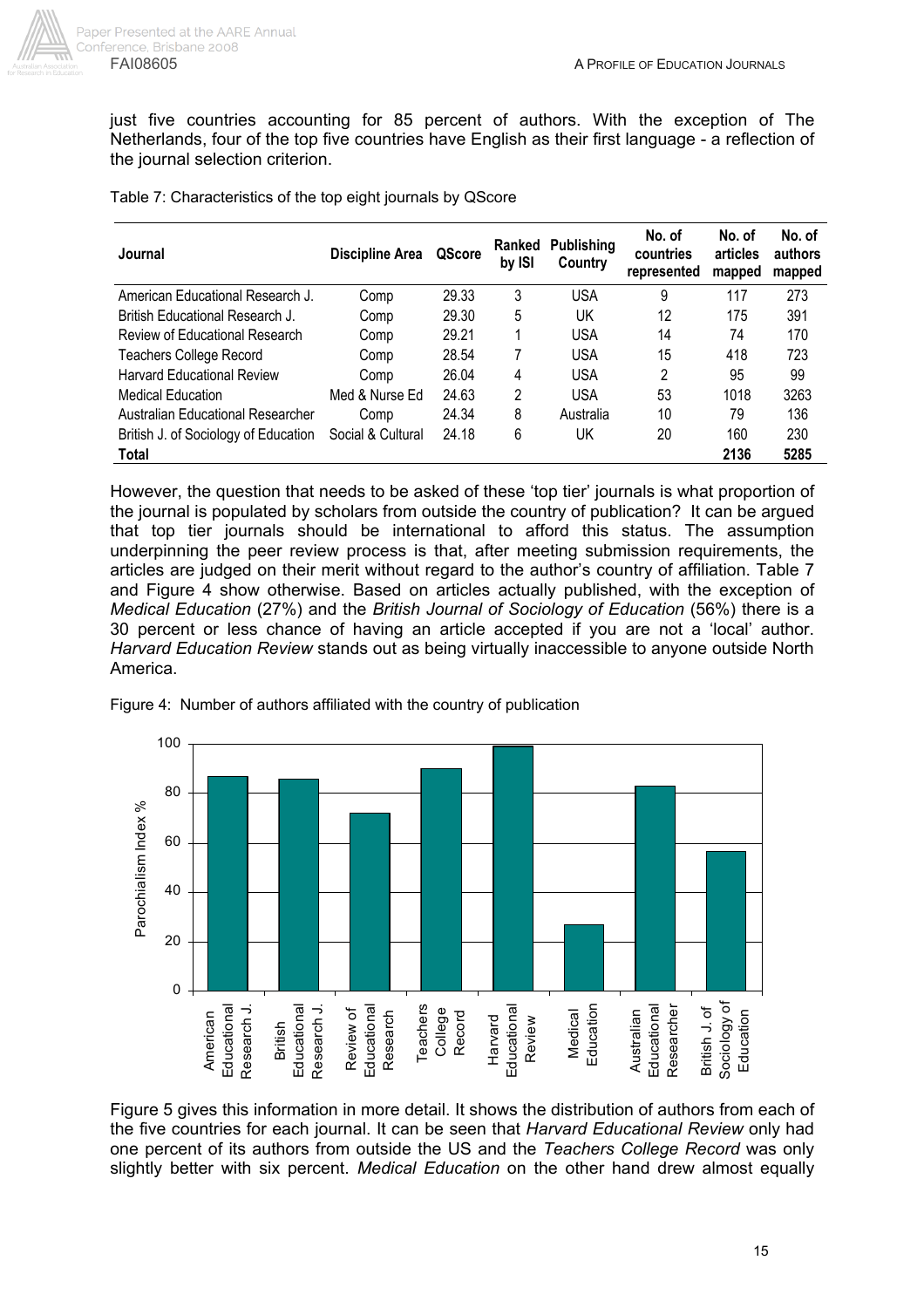

from the USA and the UK. The *Australian Educational Researcher* only fared slightly better with 12.5 percent of its authors affiliated outside Australia.



Figure 5: Distribution of authors across the top five countries

While this mapping exercise was only able to include those articles that were accepted for publication, the question has to be asked: Is something happening in the editorial review process that leads to this parochial bias? In a study undertaken in the UK, Wellington & Torgerson (2005) asked a random sample of 100 professors of education in UK and USA what counts as a high status journal. In one striking difference between the USA and UK is the criteria given to 'eminence'. Not a single USA respondent mentioned the issue of "internationality, whether it be in readership, authors or the refereeing process. This contrasts with UK respondents where the importance of being international was third most important criterion." (p.44).

In answer to the charge of parochialism against the Australian journals, this exercise has shown, albeit on a small scale, that Australian journals are no different from those of the USA or UK.

## **CONCLUSION**

The compilation and analysis of 1042 education research journals provides a resource for authors looking for the most appropriate outlet for their articles and as well as information on how, in an outputs-driven environment, to maximise the impact of their research publication output.

The findings of the profiling and mapping exercises revealed three important points. First is the need for a comprehensive set of categories within which to organise education research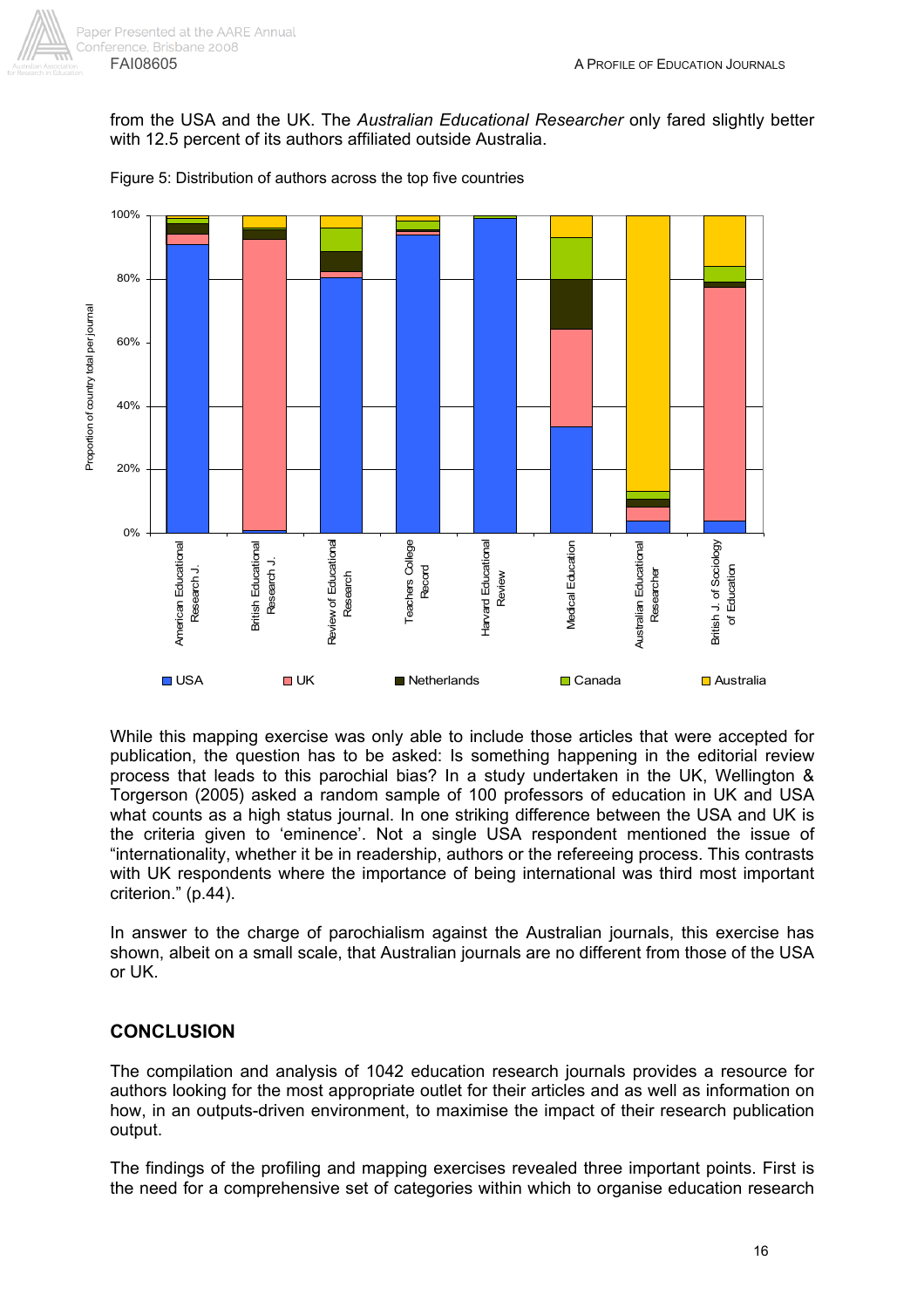journals. The 1042 journals were grouped under a set of 26 discipline areas. Second, the ISI Impact Factor was shown to be an inadequate quality measure for the education. The development of the QScore provides a composite measure reflecting the preferences of Australian (and to a lesser extent international) researchers as well as other quality indicators

Finally, it was shown that parochialism in author choice is not unique to Australian top tier journals. In terms of what articles are published, all other things being equal, and with a couple of notable exceptions, there is less than a 30 percent chance of success if you are not a local author

## **ACKNOWLEDGEMENTS**

The authors wish to thank the many research assistants who assisted with the data mining for this project, in particular Wendy Penman and Lisa Ellison. Very special thanks to Tracie Hartley for mapping the 'top tier' journals.

## **REFERENCES**

- Adler, R., Ewing, J., & Taylor, P. (2008). *Citation Statistics: A report from the International Mathematical Union in cooperation with the International Council of Industrial and Applied Mathematics and the Institute of Mathematical Statistics.* Downloaded 17 June 2008 from http://www.mathunion.org/fileadmin/IMU/Report/CitationStatistics.pdf
- Australian Research Council (ARC). (2008). *ERA Research Journal Ranking Workbook.* Downloaded, 17 June 2008 from *http://www.arc.gov.au/xls/era\_journal\_ranking\_flatfile.xls*
- Bourke, S. (2009). Development of a measure of journal quality. *PAJE* (forthcoming)
- Bourke, S. (2008*). Education journals listed alphabetically showing QScore and Area.* Online at http://www.newcastle.edu.au/centre/sorti/files/QScore\_Nov\_2007.pdf
- Denham, A. (1982). Publishing in education journals: Practical advice for contributors. *Texas Technology Journal of Education, 9*(3), 203-214.
- Eggleston, H. & Klein, G. (1997). *Achieving publication in Education*. Warwick Papers on Education Policy No. 7, Trentham Books, United Kingdom.
- Finn, H. (2005). Chapter 6: Publishing your research. In *An action plan to help manage your research, your supervisors and your project*. Routledge Study Guides, United Kingdom pp.137-156.
- Henson, K. (1993). Writing for successful publication: Advice from editors. *Phi Delta Kappan, 74*(10), 799-782.
- Henson, K. (1999). Writing for professional journals. *Phi Delta Kappan, 80*(10), 780-783.
- Henson, K. (2003). Writing for professional publication: Some myths and some truths. *Phi Delta Kappan, 84*(10), 788-791.
- Holbrook, A., Bourke, S., Preston, G., Cantwell, R., & Scevak, J. (2007). Education journal banding project. A collaborative project undertaken by SORTI in association with the AARE. Paper presented to *Australian Association for Research in Education Focus Conference: Education, Innovation and research strategies for capacity building,* Canberra, June 13 – 14. Accessed May 5 2008 from http://www.newcastle.edu.au/centre/sorti/files/AARE%20Focus%2007%20web.pdf
- Klinger, J., Scanlon, D., & Pressley, M. (2005). How to publish in scholarly journals. *Educational Researcher, 34*(8), 14-20.
- Laflin, M., Horowitz, S., & Nims, J. (1999). A researcher's guide to Health Education journals. *American Journal of Health Behavior, 23*(2), 210-232.
- Loke, W. H. (1990). *A Guide to Journals in Psychology and Education.* Metuchen, N.J.: Scarecrow Press Inc.
- Luey, B. (2002). *Handbook for academic authors* (4<sup>th</sup> ed.). Cambridge, United Kingdom: Cambridge University Press.
- Miller, C., & Harris, J. (2004). Scholarly journal publications: conflicting agendas for scholars, publishers and institutions. *Journal of Scholarly Publishing, 35*(2), 73-91.
- Nihalani, P., & Mayrath, M. (2008). Publishing in Educational Psychology journals: Comments from editors. *Educational Psychology Journal, 20*(1), 29-39.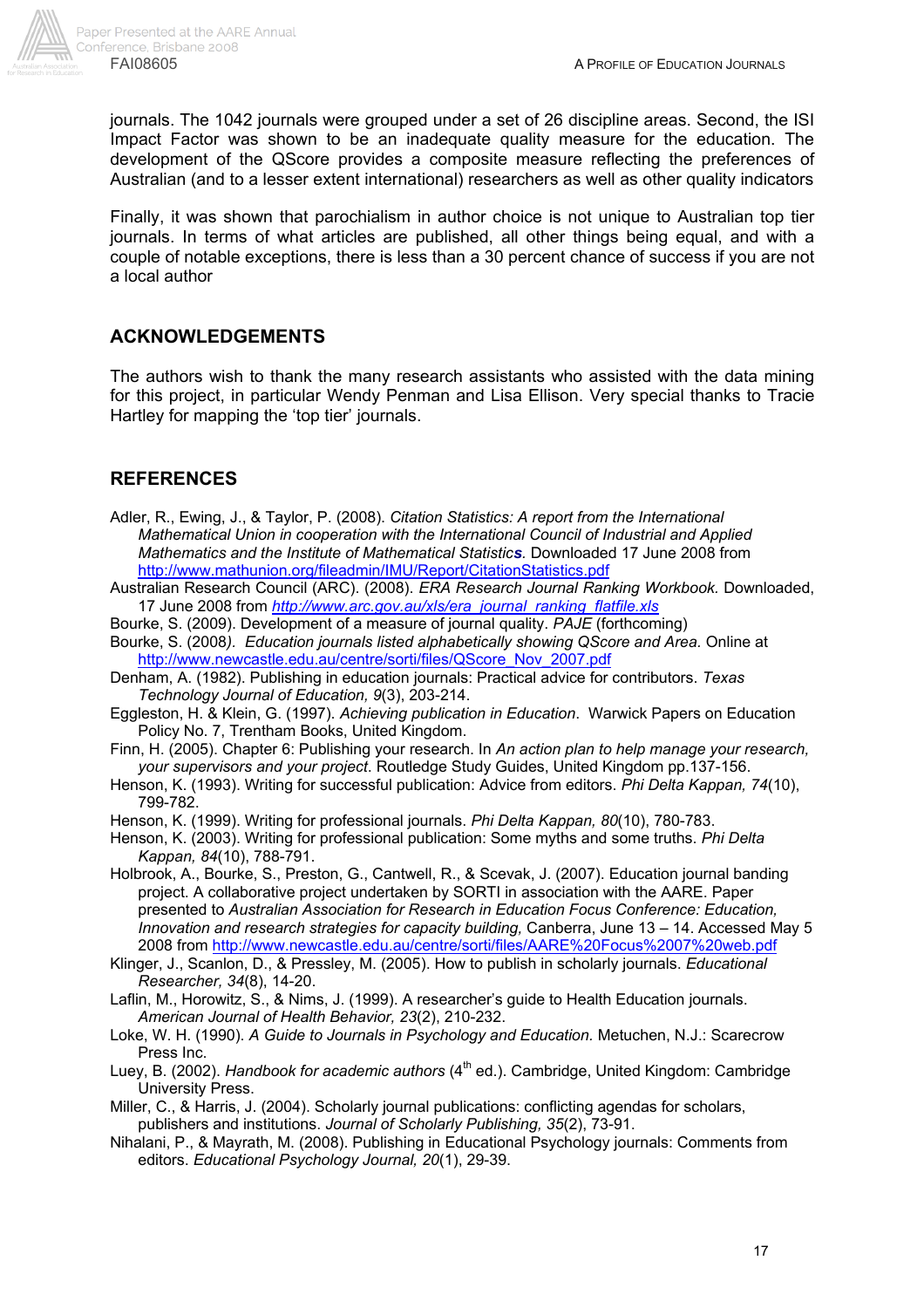

- Noble, K. (1989). Publish or perish: What 23 journal editors have to say. *Studies in Higher Education, 12*(1), 97-102.
- Sadler, R. (2006). *Up the Publication Road: A guide to publishing in scholarly journal for academics, researchers and graduate students* (3rd ed.). HERDSA Green Guide. Campbelltown, NSW: Higher Education Research and Development Society of Australasia.

Sumsion, J. (1996). Publication opportunities for Early Childhood academics. *Journal for Australian Research in Early Childhood Education, 1*, 132-145.

Thomson Reuters (2008). *Thomson Scientific's Social Sciences Citation Index* ® Web of Science®. http://www.thomsonreuters.com/products\_services/scientific/Social\_Sciences\_Citation\_Index

Wellington, J., & Torgerson, C. (2005). Writing for publication: What counts as a 'high status, eminent academic journal'? *Journal of Further and Higher Education, 29*(1), 35-48.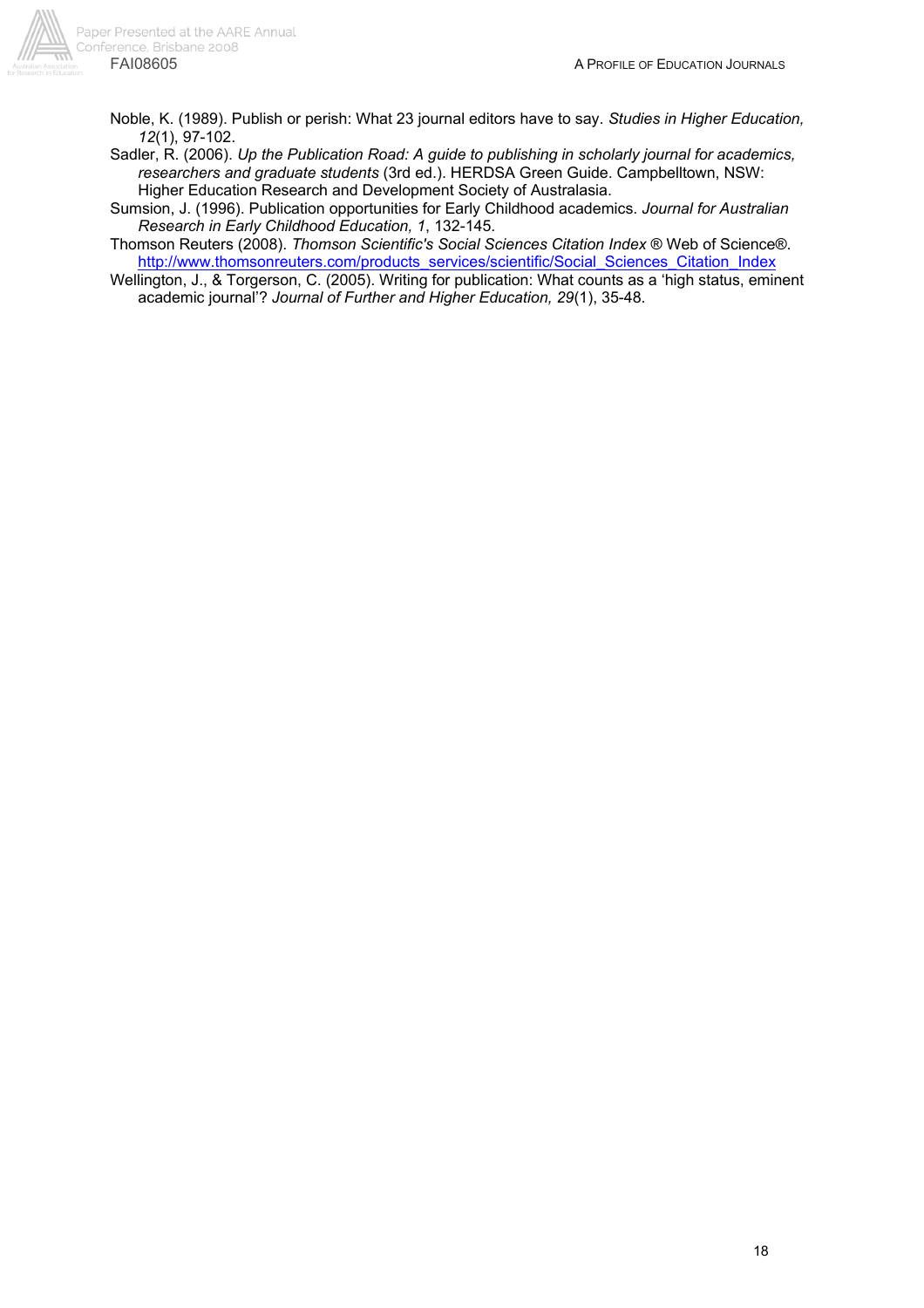

**APPENDIX** 

**APPENDIX** 

| Country      | Educational<br>American<br>Research<br>Journal |       | Educationa<br>Research<br>Journal<br><b>British</b> |                      | Educational<br>Review of<br>Research |       | <b>Teachers</b><br>College<br>Record |       | Educational<br>Harvard<br>Review |       | Education<br><b>Medical</b> |                 |                          | Educational<br>Researcher<br>Australian | Sociology of<br>Journal of<br>Education | <b>British</b> | Total          |       |
|--------------|------------------------------------------------|-------|-----------------------------------------------------|----------------------|--------------------------------------|-------|--------------------------------------|-------|----------------------------------|-------|-----------------------------|-----------------|--------------------------|-----------------------------------------|-----------------------------------------|----------------|----------------|-------|
|              | ş                                              | వి    | ş                                                   | వి                   | ş                                    | వి    | ş                                    | వి    | $\frac{1}{2}$                    | వి    | ş                           | వి              | $\frac{1}{2}$            | వి                                      | $\tilde{\mathbf{z}}$                    | వి             | $\frac{1}{2}$  | వ్    |
|              | <b>237</b>                                     | 86.81 | S                                                   | 0.77                 | 123                                  | 72.35 | 652                                  | 90.18 | 88                               | 98.99 | 880                         | 26.97           | اما                      | 3.68                                    |                                         | 3.04           | 2005           | 37.99 |
|              | တ                                              | 3.30  | 335                                                 |                      | S                                    | 1.76  | Ľ                                    | 0.97  |                                  |       | 808                         | 24.76           | $\circ$                  | 4.41                                    | $\overline{130}$                        | 56.52          | 1298           | 24.59 |
| Netherlands  | $\infty$                                       | 2.93  | 57                                                  | $\frac{85.68}{3.07}$ | $\tilde{0}$                          | 5.88  | 5                                    | 0.69  |                                  |       | 413                         | 12.66           | S                        | 2.21                                    | S                                       | 1.30           | 454            | 8.60  |
|              | 5                                              | 1.83  | $\sim$                                              | 0.51                 | $\overline{1}$                       | 6.47  | $\frac{8}{1}$                        | 2.49  | $\overline{\phantom{0}}$         | 1.01  | 348                         | 10.67           | S                        | 2.21                                    | တ                                       | 3.91           | 397            | 7.52  |
| Australia    | $\sim$                                         | 0.73  | $\overline{4}$                                      | 3.58                 | ဖ                                    | 3.53  | $\overline{c}$                       | 1.66  |                                  |       | 183                         | 5.61            | 113                      | 83.09                                   | 28                                      | 12.17          | 358            | 6.78  |
| Germany      | 4                                              | 147   |                                                     |                      | $\sim$                               | 1.18  | $\overline{ }$                       | 0.14  |                                  |       | 5                           | 1.87            |                          |                                         |                                         |                | $68\,$         | 1.29  |
| New Zealand  |                                                |       | 5                                                   |                      | S                                    | 1.76  | S                                    | 0.41  |                                  |       | $38$                        | 1.16            | $\sim$                   | 1.47                                    | $\overline{1}$                          | 4.78           | 29             | 1.17  |
| Belgium      |                                                |       | $\circ$                                             | $\frac{18}{15}$      | $\sim$                               | 1.18  |                                      |       |                                  |       | $\boldsymbol{\mathcal{S}}$  | 0.92            |                          |                                         | 15                                      | 6.52           | S3             | 1,00  |
| Sweden       |                                                |       | ဖ                                                   |                      |                                      |       |                                      |       |                                  |       | 57                          | 113             |                          |                                         | 4                                       | 1.74           | $\ddot{+}$     | 0.89  |
|              | $\sim$                                         | 0.73  |                                                     |                      |                                      |       | $\overline{\mathcal{L}}$             | 1.52  |                                  |       | <u>ღ</u>                    | 0.58            |                          |                                         | 4                                       | 1.74           | 36             | 0.68  |
| Denmark      |                                                |       |                                                     |                      |                                      |       |                                      |       |                                  |       | 35                          | 10 <sub>1</sub> |                          |                                         |                                         |                | 35             | 0.66  |
| Singapore    |                                                |       |                                                     |                      | S                                    | 1.76  | $\sim$                               | 0.28  |                                  |       | 29                          | 0.89            |                          |                                         |                                         |                | 54             | 0.64  |
|              |                                                |       |                                                     |                      |                                      |       | $\sim$                               | 0.28  |                                  |       | 27                          | 0.83            |                          |                                         | က                                       | Sö.            | 32             | 0.61  |
|              |                                                |       |                                                     |                      |                                      |       |                                      |       |                                  |       | 27                          | 0.83            |                          |                                         | $\sim$                                  | 0.87           | 29             | 0.55  |
| Hong Kong    | 5                                              | 1.83  |                                                     |                      |                                      |       | ဖ                                    | 0.83  |                                  |       | $\frac{5}{3}$               | 0.46            | ↽                        | 0.74                                    |                                         |                | 27             | 0.51  |
| South Africa |                                                |       | $\sim$                                              | 0.51                 | $\overline{\phantom{0}}$             | 0.59  |                                      |       |                                  |       | 23                          | 0.70            |                          |                                         |                                         | 0.43           | 27             | 0.51  |
|              |                                                |       |                                                     |                      |                                      |       |                                      |       |                                  |       | 26                          | 0.80            |                          |                                         |                                         |                | 26             | 0.49  |
|              |                                                |       |                                                     |                      |                                      |       | $\overline{ }$                       | 0.14  |                                  |       | 24                          | 0.64            | $\overline{ }$           | 0.74                                    |                                         |                | 23             | 0.44  |
|              |                                                |       |                                                     |                      |                                      |       |                                      |       |                                  |       | 21                          | 0.64            |                          |                                         | $\overline{\phantom{0}}$                | 0.43           | 22             | 0.42  |
| Switzerland  |                                                |       |                                                     |                      |                                      |       |                                      |       |                                  |       | 22                          | 0.67            |                          |                                         |                                         |                | 22             | 0.42  |
|              |                                                |       |                                                     |                      |                                      |       |                                      |       |                                  |       | $\frac{6}{5}$               | 0.49            |                          |                                         |                                         |                | $\frac{6}{5}$  | 0.30  |
|              |                                                |       |                                                     |                      |                                      |       |                                      |       |                                  |       | 15                          | 0.46            |                          |                                         |                                         |                | 15             | 0.28  |
|              |                                                |       |                                                     |                      |                                      |       |                                      |       |                                  |       | $\overline{c}$              | 0.37            |                          |                                         | S                                       | 1.30           | 15             | 0.28  |
| Malaysia     |                                                |       |                                                     |                      |                                      |       |                                      |       |                                  |       | $\overline{4}$              | 0.43            | $\overline{\phantom{0}}$ | 0.74                                    |                                         |                | $\frac{5}{2}$  | 0.28  |
|              |                                                |       |                                                     |                      |                                      |       |                                      |       |                                  |       | $\overline{4}$              | 0.43            |                          |                                         | ۳                                       | 0.43           | 15             | 0.28  |
|              |                                                |       | 4                                                   | 1.02                 | S                                    | 1.76  |                                      |       |                                  |       | 5                           | 0.15            |                          |                                         |                                         |                | $\tilde{c}$    | 0.23  |
|              |                                                |       |                                                     |                      |                                      |       | $\overline{\phantom{0}}$             | 0.14  |                                  |       | တ                           | 0.28            |                          |                                         | $\sim$                                  | 0.87           | $\frac{2}{3}$  | 0.23  |
|              |                                                |       |                                                     |                      |                                      |       |                                      |       |                                  |       | $\overline{1}$              | 0.34            |                          |                                         |                                         |                | $\overline{1}$ | 0.21  |

19